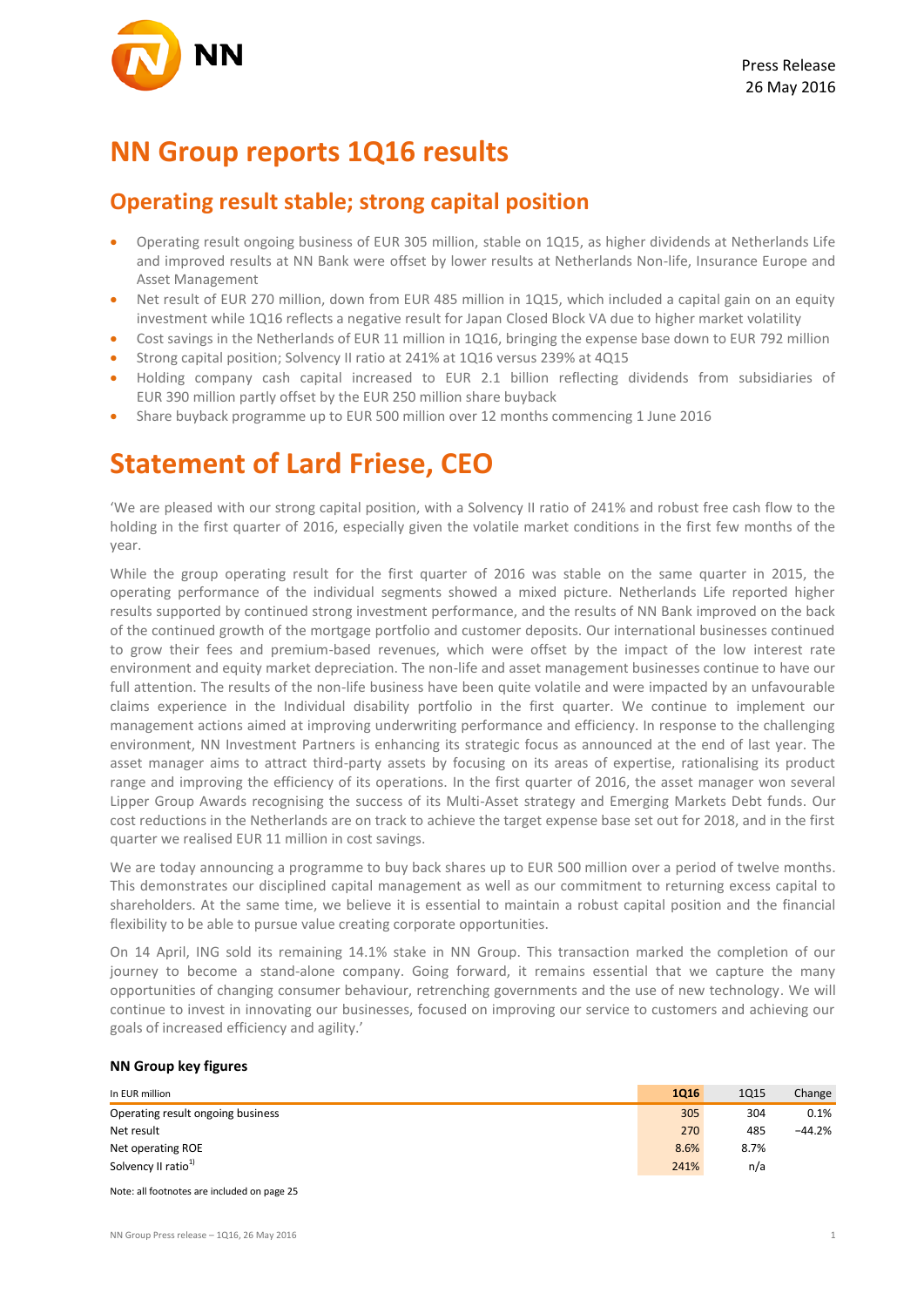

# **Quarterly Business Update**

NN Group's strategy is to deliver an excellent customer experience based on strong products and services and long-term relationships. In executing this strategy we will focus on agility in order to navigate the ever-changing insurance and asset management landscape, as well as the challenging market dynamics.

#### **Transparent products and services**

NN Group is committed to delivering products and services that are easy to understand and meet customers' lifetime needs. For example, Netherlands Life launched a programme called 'Retirement in the mix' (Pensioen in de mix) aimed at increasing pension awareness among employers and employees. Another new service is Pension Assistance (Pensioen Hulp), an online tool open to customers and non-customers alike, which provides relevant and personalised information to help people prepare for their retirement in the ten years leading up to this phase. A new product recently introduced by Nationale-Nederlanden is Active Retirement (Actief Pensioen) whereby employees can purchase a pension with immediate effect from their accrued pension capital. In the first quarter of 2016, Japan Life continued to increase its COLI protection sales, driven by products launched in 2015, including a new term product and a new income protection product for SME owners. NN Investment Partners successfully launched a Green Bond fund, underlining our commitment to responsible investing.

#### **Capturing growth**

The fundamental need of people to protect themselves against life's uncertainties will continue to drive growth in the insurance industry over the long term. In Europe, we continue to expand our sales of new protection products. By way of example, in Romania we have deployed an innovative product development approach with ING Bank, which has resulted in a significant increase in risk protection sales. Similarly, Turkey has introduced a new simple account protection product for bancassurance customers that provides customers a financial buffer in the case of an unexpected event. In addition, our Greek business has launched a new direct online health proposition, which is seeing early signs of success. In the Netherlands, NN Bank is one of the top 5 players in the mortgage market in terms of new mortgage production, with its mortgage portfolio growing to EUR 10.9 billion from EUR 10.5 billion at the end of 2015. Customer deposits increased to EUR 8.6 billion at the end of the first quarter. Also our asset manager continues to experience strong demand for its Dutch Residential Mortgage Fund.

#### **Multi-access distribution**

NN Group strives to be available to serve our customers through multiple channels. We have a diverse mix of distribution channels comprising tied agents, bancassurance partners, brokers and direct channels, which we are looking to constantly strengthen. Within Japan Life, for example, we continue to enhance and diversify our distribution through bank networks where we have experienced sales growth of 33% in the first quarter of 2016. In Greece, new sales via our bancassurance partner, Piraeus Bank grew by 63% year on year. In Poland, we recently announced the acquisition of Notus Financial Advisors, a leading financial broker in the market. The acquisition of Notus will further strengthen and diversify the distribution network of Nationale-Nederlanden Poland with over 350 of Notus' own agents in Poland's largest cities as well as nationwide coverage through franchises giving access to 600 financial advisors.

#### **Effective and efficient operations**

We aim to make processes as efficient and effective as possible, in order to deliver value for money for our customers. In the Netherlands we continue to reduce expenses, for example by work towards IT-cloud solutions, offshoring and application rationalisation.

The digital transformation of our business improves customers experience as well as our efficiency. Last year, in Spain we implemented a paperless sales process for tied agents. This increased customer experience, measured by our Net Promoter Score, and reduced new business processing costs. On the back of this success in Spain, we have recently launched digital solutions in Poland and the Czech Republic and will be launching similar platforms in other European countries in the coming months.

#### **Innovation**

We continue to invest in innovation and in the first quarter of the year, Netherlands Non-life introduced the SmartHome pilot in the 'Smartest House of the Netherlands' in Eindhoven. The pilot, initiated by Sparklab (NN Non-life's innovation lab), is intended to explore the effect that home sensors have on residents' overall feeling of safety.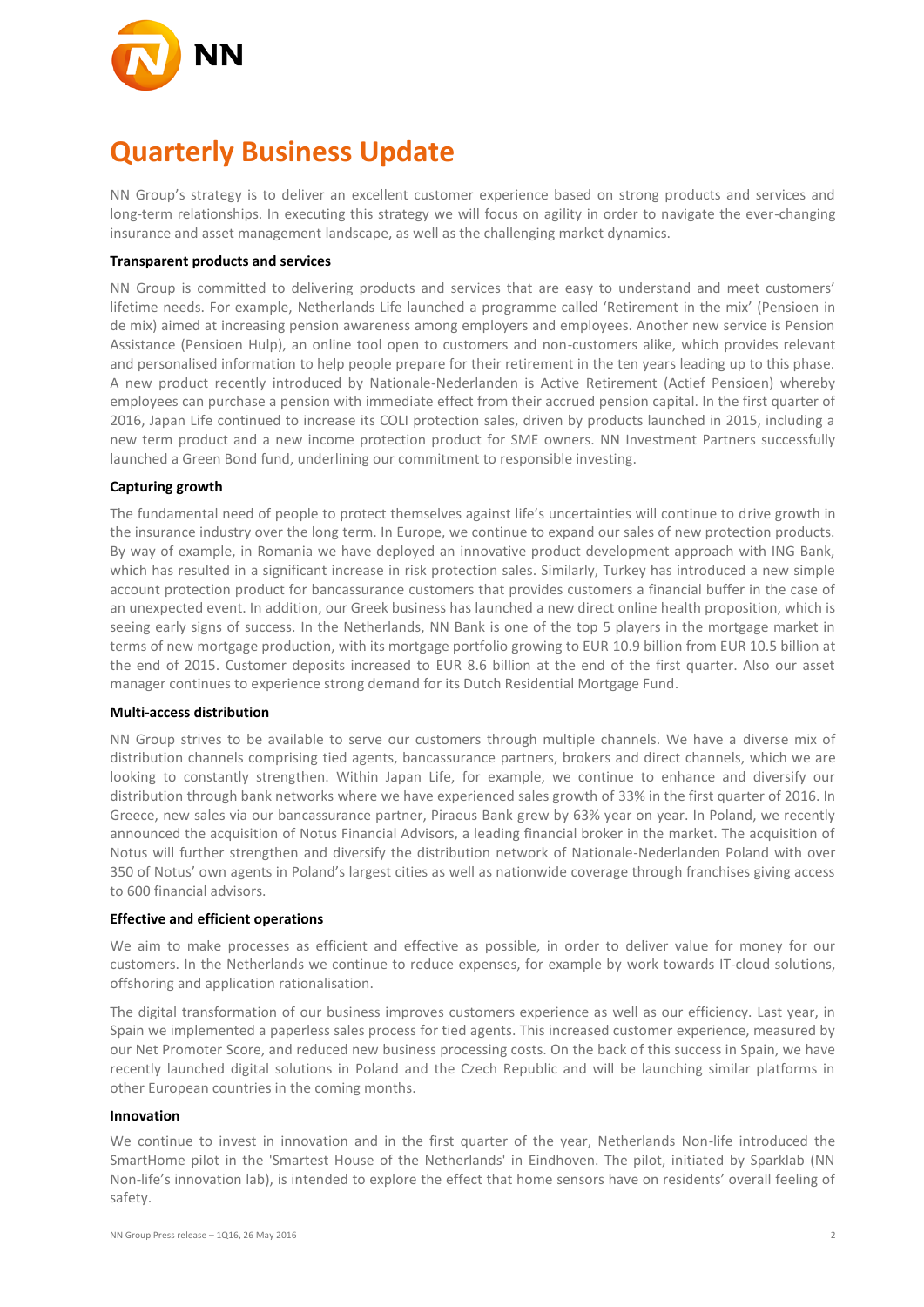

# **Consolidated results**

#### **Consolidated profit and loss account NN Group**

| In EUR million                                         | <b>1Q16</b> | <b>1Q15</b> | Change     |
|--------------------------------------------------------|-------------|-------------|------------|
| Analysis of results                                    |             |             |            |
| Netherlands Life                                       | 177         | 152         | 16.2%      |
| Netherlands Non-life                                   | 9           | 24          | $-61.5%$   |
| Insurance Europe                                       | 34          | 40          | $-14.6%$   |
| Japan Life                                             | 67          | 72          | $-6.4%$    |
| <b>Asset Management</b>                                | 29          | 36          | $-20.3%$   |
| Other                                                  | $-11$       | $-20$       |            |
| <b>Operating result ongoing business</b>               | 305         | 304         | 0.1%       |
| Non-operating items ongoing business                   | 122         | 284         | $-57.1%$   |
| of which gains/losses and impairments                  | 29          | 172         | $-83.2%$   |
| of which revaluations                                  | 62          | 74          | $-16.0%$   |
| of which market & other impacts                        | 31          | 38          | $-19.6%$   |
| Japan Closed Block VA                                  | $-69$       | 16          |            |
| Special items before tax                               | $-26$       | $-20$       |            |
| Result on divestments                                  | $\mathbf 0$ | 0           | $-100.0\%$ |
| <b>Result before tax</b>                               | 331         | 584         | $-43.3%$   |
| Taxation                                               | 61          | 90          | $-32.8%$   |
| Minority interests                                     | $\mathbf 0$ | 10          | $-97.2%$   |
| Net result                                             | 270         | 485         | $-44.2%$   |
| Basic earnings per ordinary share in EUR <sup>2)</sup> | 0.81        | 1.35        | $-40.4%$   |

#### **Key Figures**

| In EUR million                                                             | 1Q16    | 1Q15    | Change   |
|----------------------------------------------------------------------------|---------|---------|----------|
| <b>Ongoing business</b>                                                    |         |         |          |
| Gross premium income                                                       | 3,279   | 3,576   | $-8.3%$  |
| New sales life insurance (APE)                                             | 478     | 498     | $-4.0%$  |
| Total administrative expenses                                              | 424     | 438     | $-3.2%$  |
| Cost/income ratio (Administrative expenses/Operating income)               | 32.9%   | 34.8%   |          |
| Combined ratio (Netherlands Non-life) <sup>3)</sup>                        | 104.3%  | 100.2%  |          |
| Asset Management Assets under Management <sup>4)8)</sup>                   | 190     | 212     | $-10.2%$ |
| Life general account invested assets <sup>4)</sup>                         | 86      | 83      | 3.2%     |
| Investment margin/Life general account invested assets (bps) <sup>5)</sup> | 109     | 93      |          |
| Total provisions for insurance & investment contracts <sup>4)</sup>        | 108     | 112     | $-3.8%$  |
| of which for risk policyholder <sup>4)</sup>                               | 23      | 28      | $-18.5%$ |
| NN Life Solvency II ratio <sup>1)</sup>                                    | 212%    | n/a     |          |
| Net operating result <sup>6)</sup>                                         | 242     | 228     | 5.9%     |
| Net operating ROE <sup>7)</sup>                                            | 8.6%    | 8.7%    |          |
| Japan Closed Block VA                                                      |         |         |          |
| Account value                                                              | 9,125   | 13,646  | $-33.1%$ |
| Number of policies                                                         | 186,789 | 266,572 | $-29.9%$ |
| <b>Total NN Group</b>                                                      |         |         |          |
| Solvency II ratio <sup>1)</sup>                                            | 241%    | n/a     |          |
| Total assets <sup>4)</sup>                                                 | 170     | 179     | $-4.8%$  |
| Shareholders' equity                                                       | 23,099  | 24,122  | $-4.2%$  |
| Employees (internal FTEs, end of period)                                   | 11,485  | 11,588  | $-0.9%$  |

Note: all footnotes are included on page 25

Note: Operating results are non-GAAP measures. These are derived from figures according to IFRS-EU by excluding impact from divestments, discontinued operations and special items, gains/losses and impairments, revaluations and market & other impacts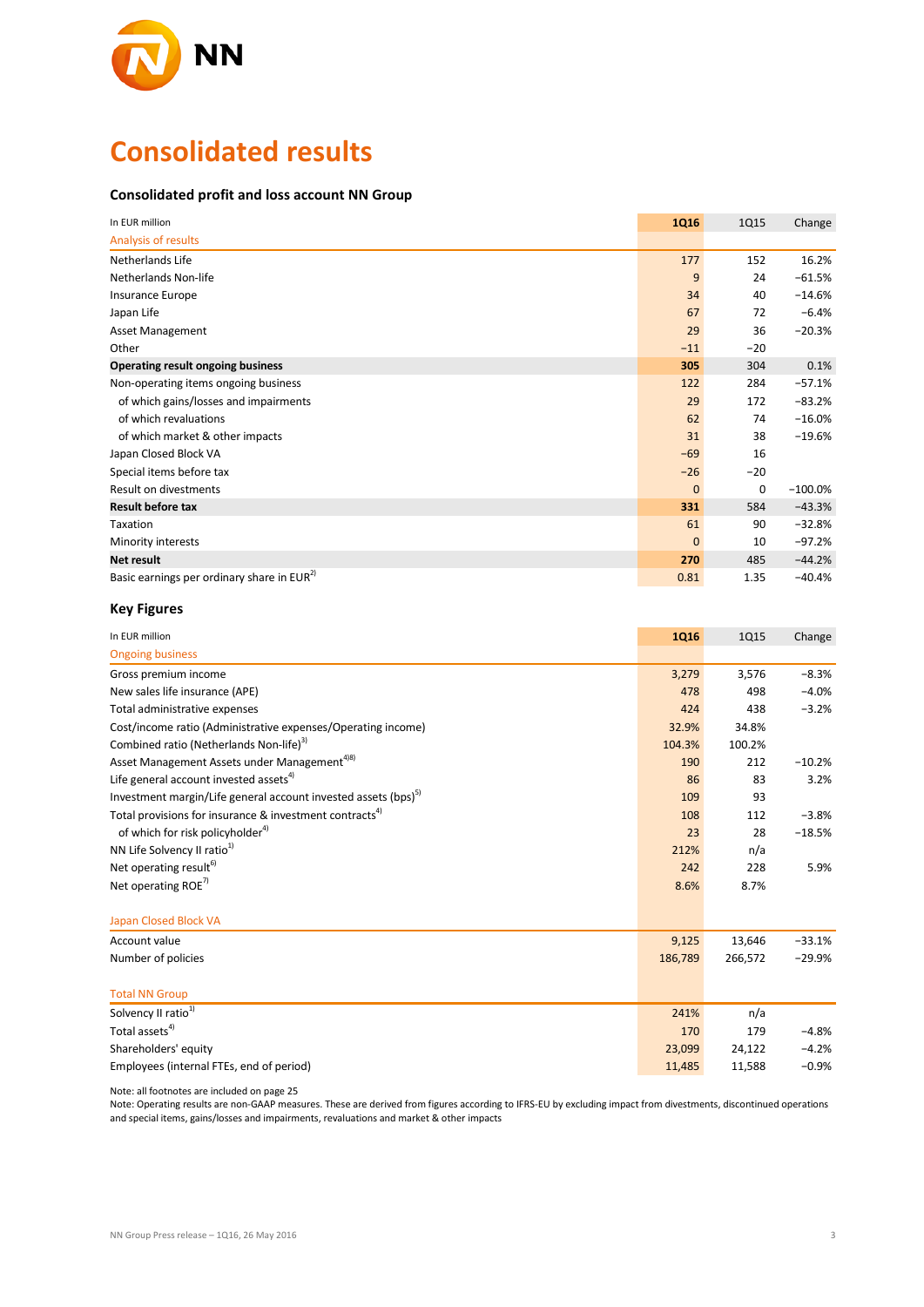

- NN Group's operating result of the ongoing business was broadly stable compared with the first quarter of 2015 as higher dividends at Netherlands Life and improved results at NN Bank were offset by lower results at Netherlands Non-life, Insurance Europe and Asset Management
- The result before tax decreased to EUR 331 million from EUR 584 million in the first quarter of 2015, which included a capital gain on an equity investment while the current quarter reflects a negative result for Japan Closed Block VA due to higher market volatility
- Cost savings in the Netherlands of EUR 11 million in the first quarter of 2016 bringing the expense base down to EUR 792 million
- New sales (APE) were EUR 478 million, down 5.0% from the first quarter of 2015 on a constant currency basis, which included a pension buy-out in the Netherlands and the sale of a large group contract at Insurance Europe. Excluding these impacts, new sales were up 6.2%

The operating result of the ongoing business was broadly stable at EUR 305 million compared with EUR 304 million in the first quarter of 2015. The higher results at Netherlands Life and NN Bank were offset by lower results at Netherlands Non-life, Insurance Europe and Asset Management.

The administrative expenses in Netherlands Life, Netherlands Non-life and corporate/holding entities decreased by EUR 11 million in the first quarter of 2016, in line with the target to achieve an annual administrative expense base of EUR 700 million by the end of 2018. At the end of the first quarter of 2016, the administrative expense base amounted to EUR 792 million versus EUR 818 million at the end of the third quarter of 2015, when this target expense base was set, both on a last 12-months basis.

The operating result of Netherlands Life increased to EUR 177 million from EUR 152 million in the first quarter of 2015, supported by EUR 59 million of dividends while the first quarter of 2015 included a private equity dividend of EUR 24 million. A higher technical margin and lower DAC amortisation and trail commissions also contributed to the higher result. This was partly offset by lower fees and premium-based revenues.

The operating result of Netherlands Non-life decreased to EUR 9 million from EUR 24 million in the first quarter of 2015, due to less favourable results in Disability & Accident (D&A). As a result the combined ratio deteriorated to 104.3% in the first quarter of 2016 from 100.2% in the first quarter of 2015.

The operating result of Insurance Europe decreased to EUR 34 million from EUR 40 million in the first quarter of 2015, mainly due to a lower investment margin as well as a provision related to the terrorist attacks in Belgium.

The operating result of Japan Life was EUR 67 million, down from EUR 72 million in first quarter of 2015, reflecting higher DAC amortisation and trail commissions and a lower investment margin, partly offset by higher fees and premium-based revenues.

The operating result of Asset Management decreased to EUR 29 million from EUR 36 million in first quarter of 2015 caused by a decrease in fees partly offset by lower expenses.

The operating result of the segment 'Other' improved to EUR -11 million from EUR -20 million in the first quarter of 2015, reflecting a higher operating result at NN Bank mainly driven by a higher interest margin.

#### **Result before tax**

The result before tax for the first quarter of 2016 decreased to EUR 331 million compared with EUR 584 million in the first quarter of 2015, mainly due to lower capital gains and a lower result of Japan Closed Block VA on higher market volatility.

Gains/losses and impairments were EUR 29 million compared with EUR 172 million in the first quarter of 2015, which was supported by a gain on the sale of a large public equity investment following a public offering. The current quarter reflects a total of EUR 53 million gains on debt and public equity securities partly offset by EUR 25 million impairments on public equity securities.

Revaluations amounted to EUR 62 million compared with EUR 74 million in the first quarter of 2015. The current quarter reflects positive revaluations on real estate and private equity.

Market and other impacts amounted to EUR 31 million compared with EUR 38 million in the first quarter of 2015. The result in the current quarter reflects market movements on assets related to separate account pension contracts in the Netherlands.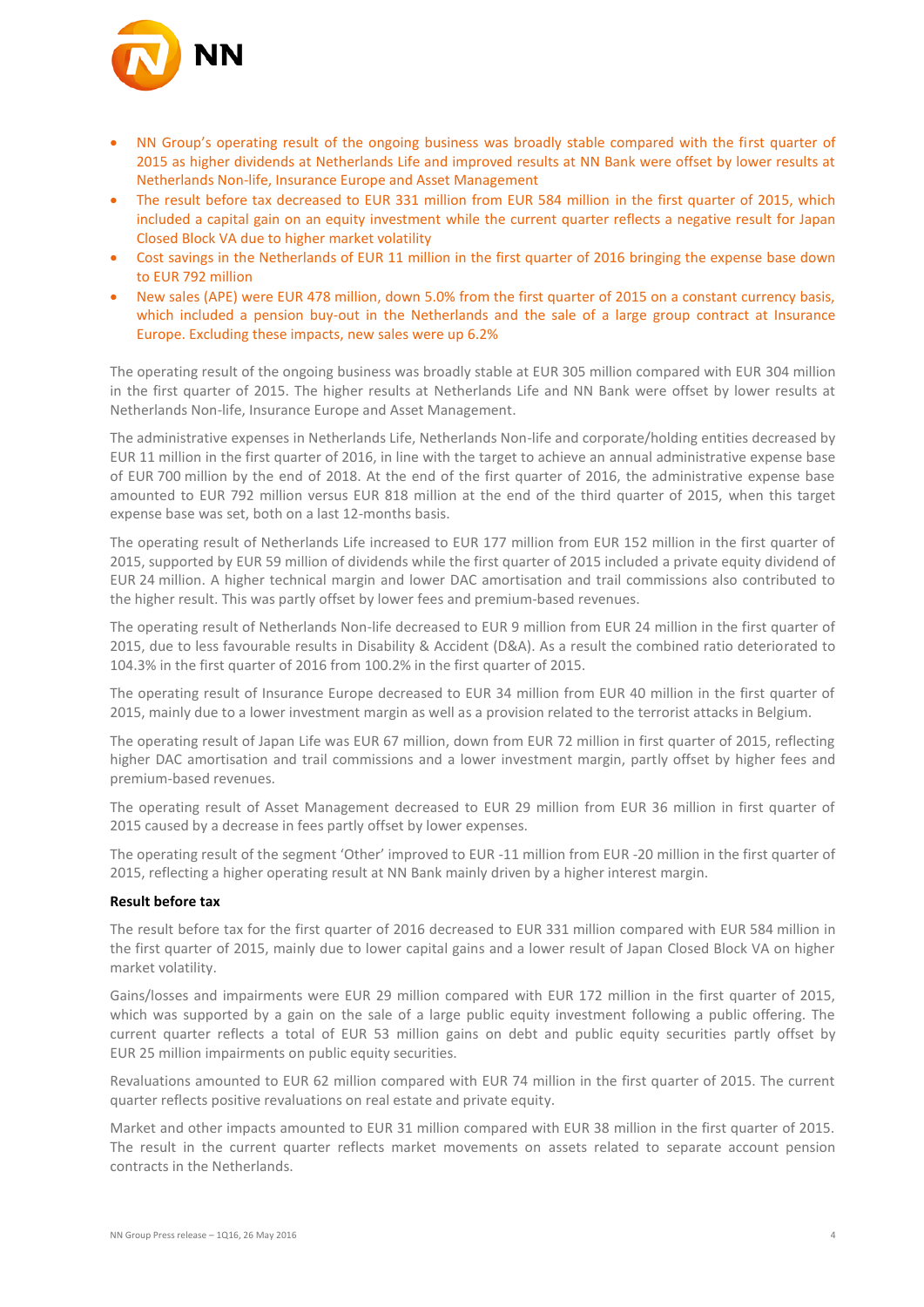

The result before tax of Japan Closed Block VA was EUR -69 million compared with EUR 16 million in the first quarter of 2015, reflecting a negative hedge-related result due to higher market volatility and a technical provision increase following a refinement in lapse assumptions.

Special items were EUR -26 million compared with EUR -20 million in the first quarter of 2015. Special items in the current quarter consist of EUR 13 million disentanglement-related IT expenses in Belgium, EUR 7 million expenses related to the rebranding of NN Group's subsidiaries and EUR 7 million restructuring expenses related to the target to reduce the administrative expense base of Netherlands Life, Netherlands Non-life and corporate/holding entities to EUR 700 million by the end of 2018.

#### **Net result**

The net result decreased to EUR 270 million from EUR 485 million in the first quarter of 2015. The effective tax rate in the first quarter of 2016 was 18.3%, reflecting tax-exempt dividends and capital gains in the Netherlands related to shareholdings of 5% or more and a release of deferred tax liabilities caused by a reduction of the statutory tax rate in Japan.

#### **Sales**

Total new sales (APE) at NN Group were EUR 478 million, down 5.0% from the first quarter of 2015 on a constant currency basis. New sales were down 8.9% at Netherlands Life as the first quarter of 2015 included a EUR 420 million pension fund buy-out. Excluding the impact of this buy-out, new sales increased 19.1% at Netherlands Life, mainly driven by higher group pension renewals. At Insurance Europe, new sales were up 0.9% compared with the first quarter of 2015, which included a sale of a large group contract in Spain. Excluding the impact of this contract, new sales at Insurance Europe were up 9.6% driven by higher bancassurance sales in Greece. New sales at Japan Life declined 5.6% due to lower sales of COLI level term products, partly compensated by higher COLI protection sales and higher bancassurance sales.

#### **Net operating Return On Equity (ROE)**

The net operating ROE of the ongoing business of NN Group was 8.6% broadly stable on the first quarter of 2015, reflecting a higher net operating result as well as a higher adjusted allocated equity.

#### **Unit-linked products in the Netherlands**

Nationale-Nederlanden continues to reach out to customers to encourage them to carefully assess their unitlinked products in order to find an appropriate solution on an individual basis where needed. On 29 March 2016 KiFiD issued its final ruling (in first instance) related to a unit-linked product in an individual case in which the complainant is assisted by a consumer claims association. KiFiD concluded, among other things, that there is no contractual basis for charging initial costs and that an insurer is obliged to warn against the leverage and capital consumption effect. Nationale-Nederlanden believes that the KiFiD has incorrectly applied the ruling of the European Court of Justice of 29 April 2015 and is appealing the KiFiD ruling with the Appeals Committee of the KiFiD. Dutch courts and KiFiD will continue to provide an interpretation of the ruling of the European Court of Justice with respect to information provision requirements related to unit-linked products in proceedings against Nationale-Nederlanden and other Dutch insurance companies. The KiFiD ruling does not change earlier statements and conclusions disclosed by NN Group in relation to unit-linked products.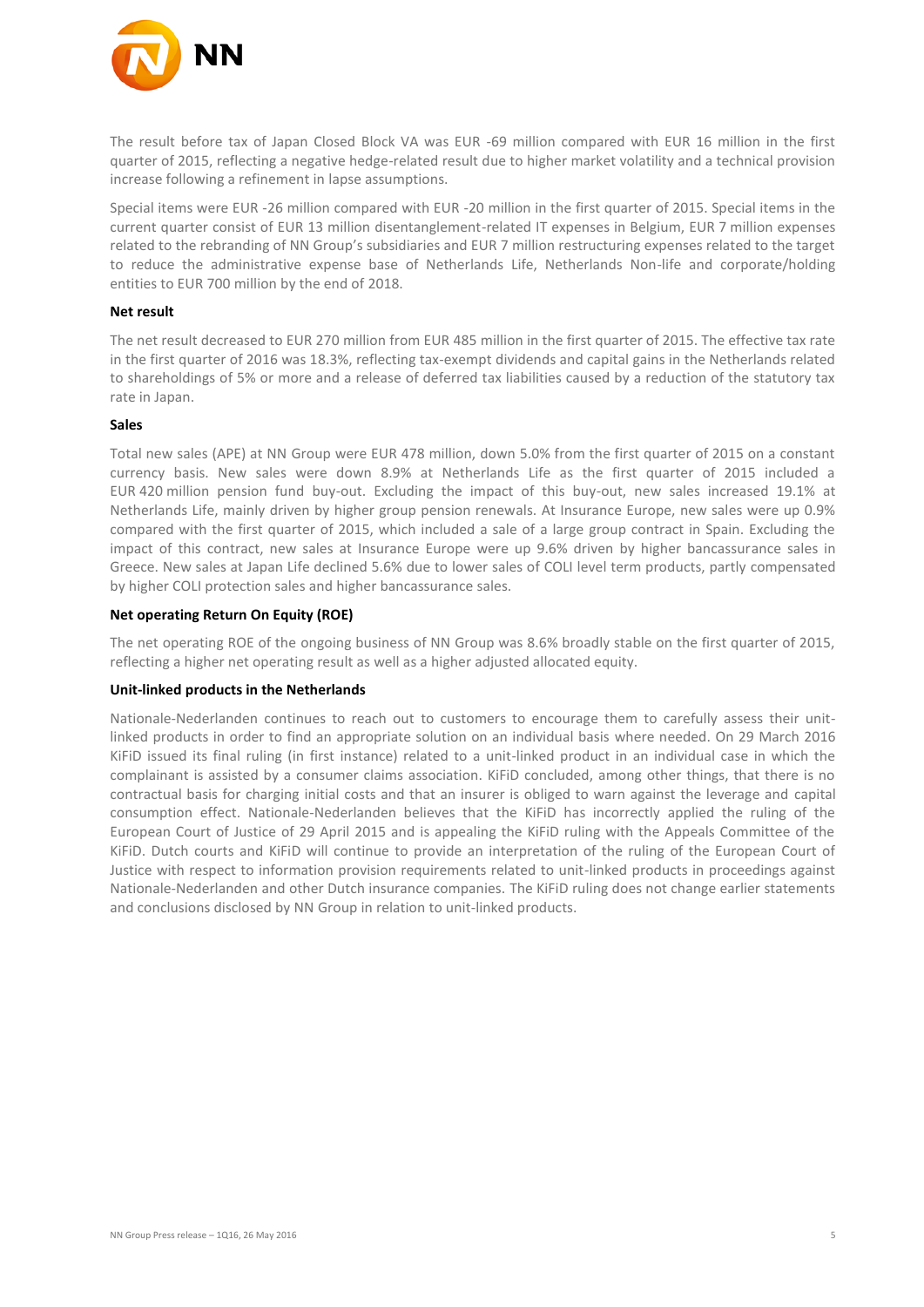

## **Netherlands Life**

- Operating result increased to EUR 177 million from EUR 152 million in the first quarter of 2015, supported by higher dividends partly offset by lower fees and premium-based revenues
- Administrative expenses decreased 2.0% to EUR 108 million
- NN Life Solvency II ratio of 212% down from 216% at the end of the fourth quarter of 2015 due to lower interest rates

| In EUR million                                                             | 1Q16           | <b>1Q15</b> | Change   |
|----------------------------------------------------------------------------|----------------|-------------|----------|
| <b>Analysis of results</b>                                                 |                |             |          |
| Investment margin                                                          | 191            | 161         | 18.1%    |
| Fees and premium-based revenues                                            | 98             | 115         | $-14.9%$ |
| <b>Technical margin</b>                                                    | $9\,$          | 3           | 246.2%   |
| Operating income non-modelled business                                     | $\mathbf 0$    | 0           |          |
| <b>Operating income</b>                                                    | 298            | 279         | 6.7%     |
| Administrative expenses                                                    | 108            | 111         | $-2.0%$  |
| DAC amortisation and trail commissions                                     | 12             | 16          | $-23.2%$ |
| <b>Expenses</b>                                                            | 121            | 127         | $-4.7%$  |
| <b>Operating result</b>                                                    | 177            | 152         | 16.2%    |
| Non-operating items                                                        | 101            | 246         | $-59.1%$ |
| of which gains/losses and impairments                                      | 6              | 141         | $-95.9%$ |
| of which revaluations                                                      | 64             | 67          | $-5.3%$  |
| of which market & other impacts                                            | 31             | 38          | $-17.5%$ |
| Special items before tax                                                   | $-1$           | $-1$        |          |
| <b>Result on divestments</b>                                               | $\overline{0}$ | 0           |          |
| <b>Result before tax</b>                                                   | 277            | 397         | $-30.4%$ |
| Taxation                                                                   | 51             | 56          | $-9.1%$  |
| Minority interests                                                         | $\mathbf 0$    | 8           | $-96.7%$ |
| Net result                                                                 | 226            | 333         | $-32.3%$ |
|                                                                            |                |             |          |
| <b>New business</b>                                                        |                |             |          |
| Single premiums                                                            | 101            | 539         | $-81.2%$ |
| Regular premiums                                                           | 153            | 125         | 22.3%    |
| New sales life insurance (APE)                                             | 163            | 179         | $-8.9%$  |
| <b>Key figures</b>                                                         |                |             |          |
| Gross premium income                                                       | 983            | 1,397       | $-29.6%$ |
| Total administrative expenses                                              | 108            | 111         | $-2.0%$  |
| Cost/income ratio (Administrative expenses/Operating income)               | 36.5%          | 39.8%       |          |
| Life general account invested assets <sup>4)</sup>                         | 64             | 61          | 4.0%     |
| Investment margin/Life general account invested assets (bps) <sup>5)</sup> | 138            | 112         |          |
| Total provisions for insurance & investment contracts <sup>4)</sup>        | 74             | 78          | $-5.0%$  |
| of which for risk policyholder <sup>4)</sup>                               | 15             | 20          | $-23.7%$ |
| Allocated equity (end of period)                                           | 16,124         | 17,343      | $-7.0%$  |
| Net operating ROE <sup>9)</sup>                                            | 8.7%           | 7.4%        |          |
| NN Life Solvency II ratio <sup>1)</sup>                                    | 212%           | n/a         |          |
| Employees (internal FTEs, end of period)                                   | 2,094          | 2,113       | $-0.9%$  |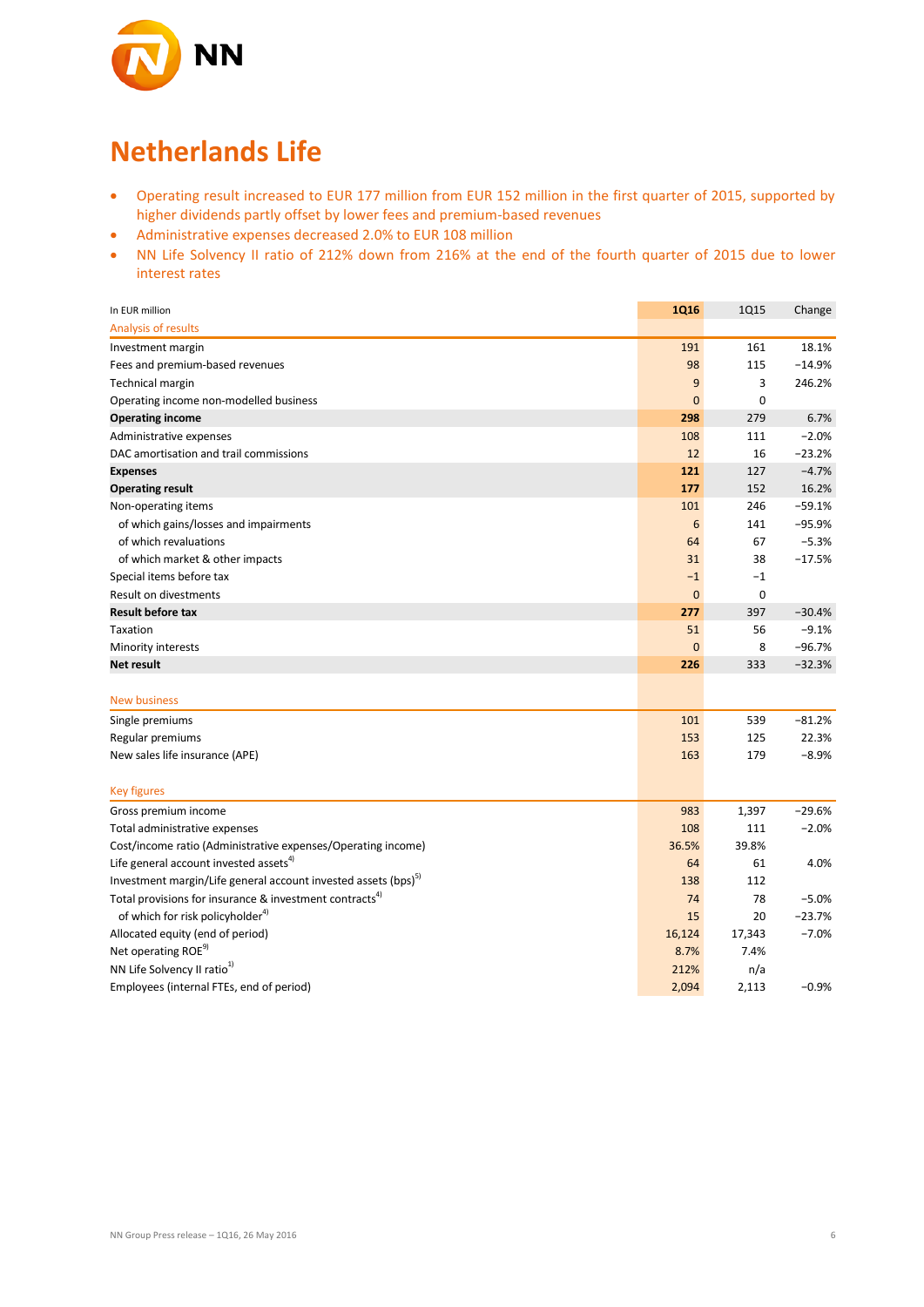

The operating result of Netherlands Life increased to EUR 177 million from EUR 152 million in the first quarter of 2015, supported by EUR 59 million of dividends while the first quarter of 2015 included a private equity dividend of EUR 24 million. A higher technical margin and lower DAC amortisation and trail commissions also contributed to the higher result. This was partly offset by lower fees and premium-based revenues.

The investment margin increased to EUR 191 million from EUR 161 million in the first quarter of 2015. The result in the first quarter of 2016 was supported by an exceptional dividend of EUR 30 million from an indirect stake of approximately 10% in ING Life Korea acquired on divestment of the company in December 2013. The current quarter also includes private equity dividends of EUR 29 million, while the first quarter of 2015 included a private equity dividend of EUR 24 million. An increased allocation to higher-yielding assets helped to offset the impact of the low interest rate environment on reinvestments. The investment spread, calculated on a four-quarter rolling average, increased to 138 basis points from 112 basis points in the first quarter of 2015.

Fees and premium-based revenues decreased to EUR 98 million from EUR 115 million in the first quarter of 2015, due to lower margins in the pension business as well as the individual life closed book run-off.

The technical margin increased to EUR 9 million from EUR 3 million in the first quarter of 2015 supported by a higher mortality result. The current quarter also reflects a EUR 25 million addition to the unit-linked guarantee provision due to a decrease in interest rates, compared with a EUR 20 million addition to this provision in the first quarter of 2015.

Administrative expenses decreased to EUR 108 million from EUR 111 million in the first quarter of 2015 due to lower staff costs, partly offset by higher project expenses.

DAC amortisation and trail commissions were EUR 12 million versus EUR 16 million in the first quarter of 2015, reflecting the run-off of the individual life closed book and regulatory changes.

The result before tax was EUR 277 million compared with EUR 397 million in the first quarter of 2015. Gains/losses and impairments were EUR 6 million compared with EUR 141 million in the first quarter last year, which included a gain on the sale of a large public equity investment following a public offering. Revaluations were EUR 64 million, reflecting positive revaluations on real estate and private equity investments. Market and other impacts were EUR 31 million, reflecting market movements on assets related to separate account pension contracts.

The effective tax rate in the first quarter of 2016 was 18.3%, reflecting tax-exempt dividends and capital gains in the Netherlands related to shareholdings of 5% or more.

New sales (APE) were EUR 163 million compared with EUR 179 million in the first quarter of 2015 which included a EUR 420 million single premium relating to the pension fund buy-out of a large company pension fund. Excluding the impact of this buy-out, APE increased by EUR 26 million, mainly driven by higher group pension renewals.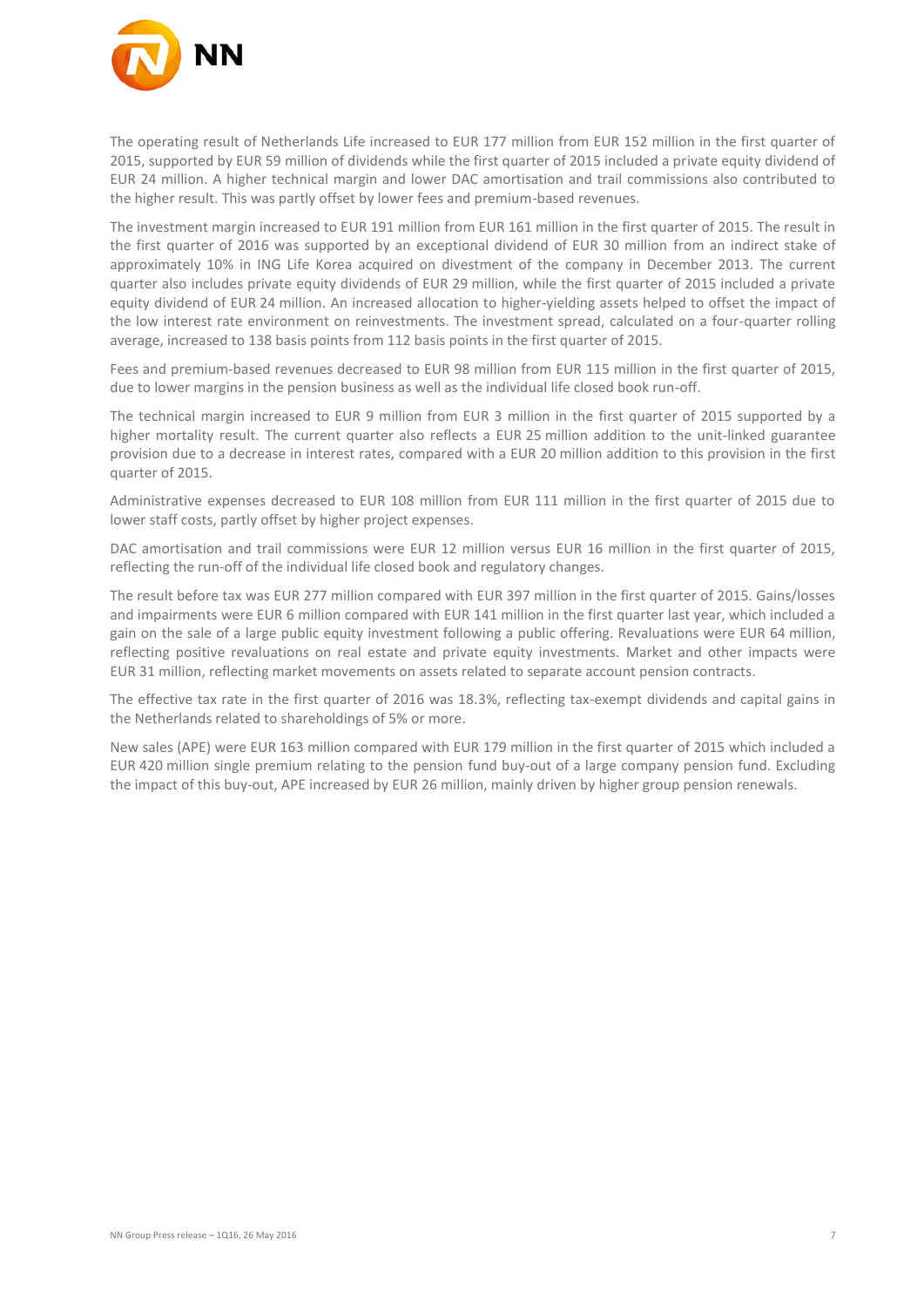

# **Netherlands Non-life**

- Operating result decreased to EUR 9 million from EUR 24 million in the first quarter of 2015, due to less favourable results in Disability & Accident (D&A)
- Combined ratio deteriorated to 104.3% from 100.2% compared with the first quarter of 2015 due to the lower result in D&A

| In EUR million                                | <b>1Q16</b>  | <b>1Q15</b>    | Change   |
|-----------------------------------------------|--------------|----------------|----------|
| Analysis of results                           |              |                |          |
| Earned premiums                               | 385          | 382            | 0.6%     |
| Investment income                             | 24           | 23             | 6.9%     |
| Other income                                  | $\mathbf{1}$ | $\overline{2}$ | $-44.8%$ |
| <b>Operating income</b>                       | 410          | 406            | 0.8%     |
| Claims incurred, net of reinsurance           | 289          | 267            | 8.2%     |
| <b>Acquisition costs</b>                      | 59           | 60             | $-2.3%$  |
| Administrative expenses                       | 54           | 56             | $-3.9%$  |
| Acquisition costs and administrative expenses | 113          | 116            | $-3.1%$  |
| <b>Expenditure</b>                            | 401          | 383            | 4.8%     |
| <b>Operating result insurance businesses</b>  | 8            | 23             | $-64.0%$ |
| Operating result broker businesses            | $\mathbf{1}$ | $\mathbf{1}$   | 4.8%     |
| <b>Total operating result</b>                 | 9            | 24             | $-61.5%$ |
| Non-operating items                           | 26           | 8              | 214.0%   |
| of which gains/losses and impairments         | 23           | 3              |          |
| of which revaluations                         | 3            | 5              | $-40.0%$ |
| of which market & other impacts               | $\mathbf{0}$ | $\mathbf 0$    |          |
| Special items before tax                      | -6           | $^{-1}$        |          |
| <b>Result on divestments</b>                  | $\mathbf{0}$ | $\mathbf 0$    |          |
| <b>Result before tax</b>                      | 29           | 32             | $-9.1%$  |
| Taxation                                      | 6            | 6              | $-2.9%$  |
| Minority interests                            | $\mathbf{0}$ | $\mathbf 0$    |          |
| <b>Net result</b>                             | 22           | 25             | $-10.7%$ |
|                                               |              |                |          |
| <b>Key figures</b>                            |              |                |          |
| Gross premium income                          | 760          | 734            | 3.6%     |
| Total administrative expenses <sup>10)</sup>  | 70           | 74             | $-4.3%$  |
| Combined ratio <sup>3)</sup>                  | 104.3%       | 100.2%         |          |
| of which Claims ratio <sup>3)</sup>           | 75.0%        | 69.8%          |          |
| of which Expense ratio <sup>3)</sup>          | 29.3%        | 30.4%          |          |
| Total insurance provisions <sup>4)</sup>      | 4            | 4              | 0.9%     |
| Allocated equity (end of period)              | 694          | 866            | $-19.8%$ |
| Net operating ROE <sup>9)</sup>               | 8.8%         | 18.4%          |          |
| Employees (internal FTEs, end of period)      | 1,667        | 1,712          | $-2.6%$  |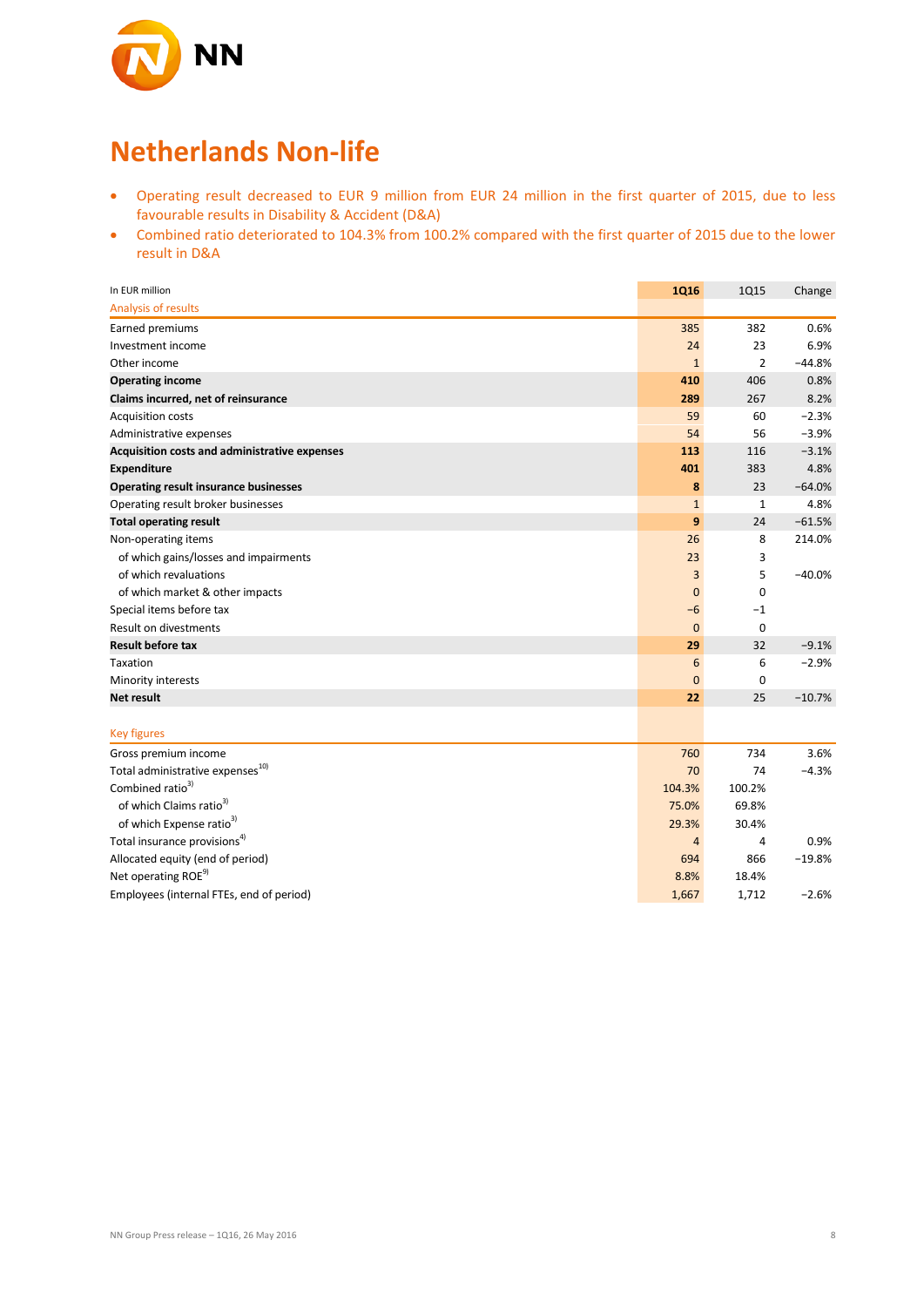

The operating result of Netherlands Non-life decreased to EUR 9 million from EUR 24 million in the first quarter of 2015, due to less favourable results in D&A. As a result, the combined ratio deteriorated to 104.3% in the first quarter of 2016 from 100.2% in the first quarter of 2015.

The operating result in D&A decreased to EUR 11 million from EUR 28 million in the first quarter of 2015. This was largely due to an unfavourable claims experience in the Individual disability portfolio in the first quarter of 2016, while the first quarter of 2015 included a EUR 9 million positive impact from an IBNR update related to better than expected recovery experience in the Group income protection portfolio. The D&A combined ratio was 103.3% compared with 92.6% in the first quarter of 2015.

The operating result in Property & Casualty (P&C) improved to EUR -2 million from EUR -5 million in the first quarter of 2015 reflecting a better claims experience in the Fire portfolio. The operating result in the Motor and Miscellaneous portfolios decreased due to the impact of claims on prior accident years. The P&C combined ratio improved to 105.2% from 106.5% in the first quarter of 2015.

Administrative expenses decreased to EUR 54 million, down 3.9% compared with the first quarter of 2015, mainly driven by lower IT expenses.

The result before tax of Netherlands Non-life decreased to EUR 29 million from EUR 32 million in the first quarter of 2015 reflecting the lower operating result and higher special items related to restructuring expenses. This was partly offset by higher gains on the sale of bonds as a result of portfolio rebalancing and to support a dividend to NN Group in the first quarter of 2016.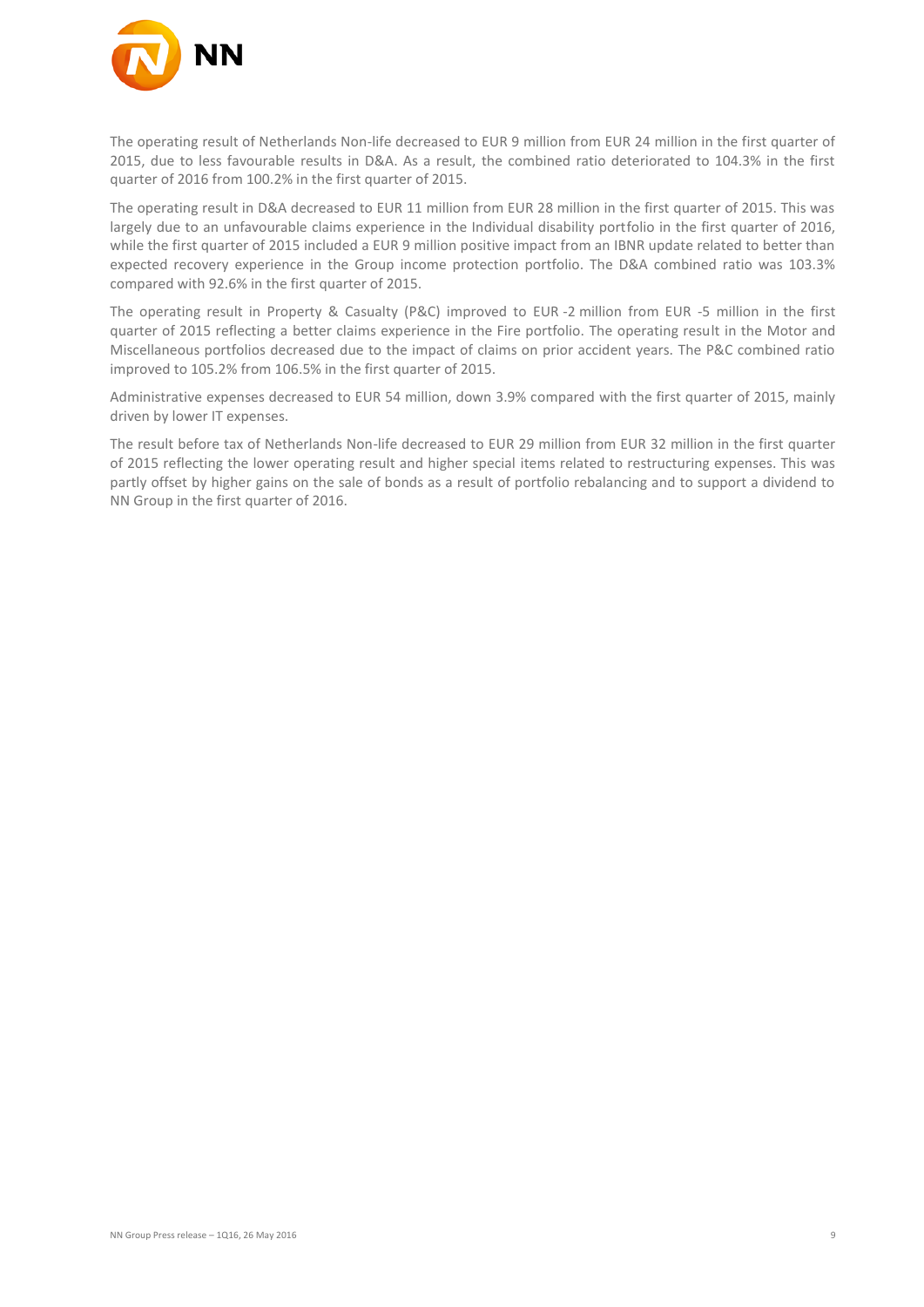

# **Insurance Europe**

- Operating result decreased to EUR 34 million from EUR 40 million in the first quarter of 2015, reflecting a lower investment margin as well as a provision related to the terrorist attacks in Belgium
- New Sales (APE) were EUR 140 million, up 1% from the first quarter of 2015 at constant currencies

| In EUR million                                                             | 1Q16           | <b>1Q15</b>  | Change    |
|----------------------------------------------------------------------------|----------------|--------------|-----------|
| Analysis of results                                                        |                |              |           |
| Investment margin                                                          | 15             | 22           | $-30.9%$  |
| Fees and premium-based revenues                                            | 134            | 132          | 1.4%      |
| <b>Technical margin</b>                                                    | 42             | 45           | $-6.5%$   |
| Operating income non-modelled business                                     | $\mathbf{1}$   | $\mathbf{1}$ | 4.5%      |
| <b>Operating income Life Insurance</b>                                     | 191            | 199          | $-3.9%$   |
| Administrative expenses                                                    | 78             | 77           | 2.1%      |
| DAC amortisation and trail commissions                                     | 79             | 83           | $-4.3%$   |
| <b>Expenses Life Insurance</b>                                             | 157            | 159          | $-1.2%$   |
| <b>Operating result Life Insurance</b>                                     | 34             | 40           | $-14.4%$  |
| Non-life operating result                                                  | $\mathbf{0}$   | $\mathbf{1}$ | $-27.5%$  |
| <b>Operating result</b>                                                    | 34             | 40           | $-14.6%$  |
| Non-operating items                                                        | $-1$           | 15           | $-105.6%$ |
| of which gains/losses and impairments                                      | $-1$           | 14           | $-107.2%$ |
| of which revaluations                                                      | $\mathbf{1}$   | $\mathbf{1}$ | $-35.6%$  |
| of which market & other impacts                                            | $-1$           | $\mathbf 0$  |           |
| Special items before tax                                                   | $-16$          | $-12$        |           |
| Result on divestments                                                      | $\mathbf 0$    | 0            |           |
| <b>Result before tax</b>                                                   | 17             | 44           | $-61.1%$  |
| Taxation                                                                   | $\overline{4}$ | 11           | $-66.0%$  |
| Minority interests                                                         | $\mathbf{0}$   | $\mathbf{1}$ | $-100.0%$ |
| Net result                                                                 | 13             | 32           | $-57.7%$  |
|                                                                            |                |              |           |
| <b>New business</b>                                                        |                |              |           |
| Single premiums                                                            | 266            | 253          | 5.2%      |
| Regular premiums                                                           | 114            | 118          | $-3.4%$   |
| New sales life insurance (APE)                                             | 140            | 143          | $-1.9%$   |
|                                                                            |                |              |           |
| <b>Key figures</b>                                                         |                |              |           |
| Gross premium income                                                       | 580            | 586          | $-1.1%$   |
| Total administrative expenses (Life & Non-life)                            | 81             | 81           | 0.8%      |
| Cost/income ratio (Administrative expenses/Operating income)               | 38.6%          | 37.2%        |           |
| Life general account invested assets <sup>4)</sup>                         | 10             | 11           | $-9.7%$   |
| Investment margin/Life general account invested assets (bps) <sup>51</sup> | 69             | 72           |           |
| Total provisions for insurance & investment contracts <sup>4)</sup>        | 18             | 20           | $-7.8%$   |
| of which for risk policyholder <sup>4)</sup>                               | 8              | 8            | $-5.6%$   |
| Assets under management pensions <sup>4)11)</sup>                          | 15             | 16           | $-1.9%$   |
| Allocated equity (end of period)                                           | 2,043          | 2,267        | $-9.9%$   |
| Net operating ROE <sup>9)</sup>                                            | 7.7%           | 7.8%         |           |
| Employees (internal FTEs, end of period)                                   | 4,097          | 4,059        | 0.9%      |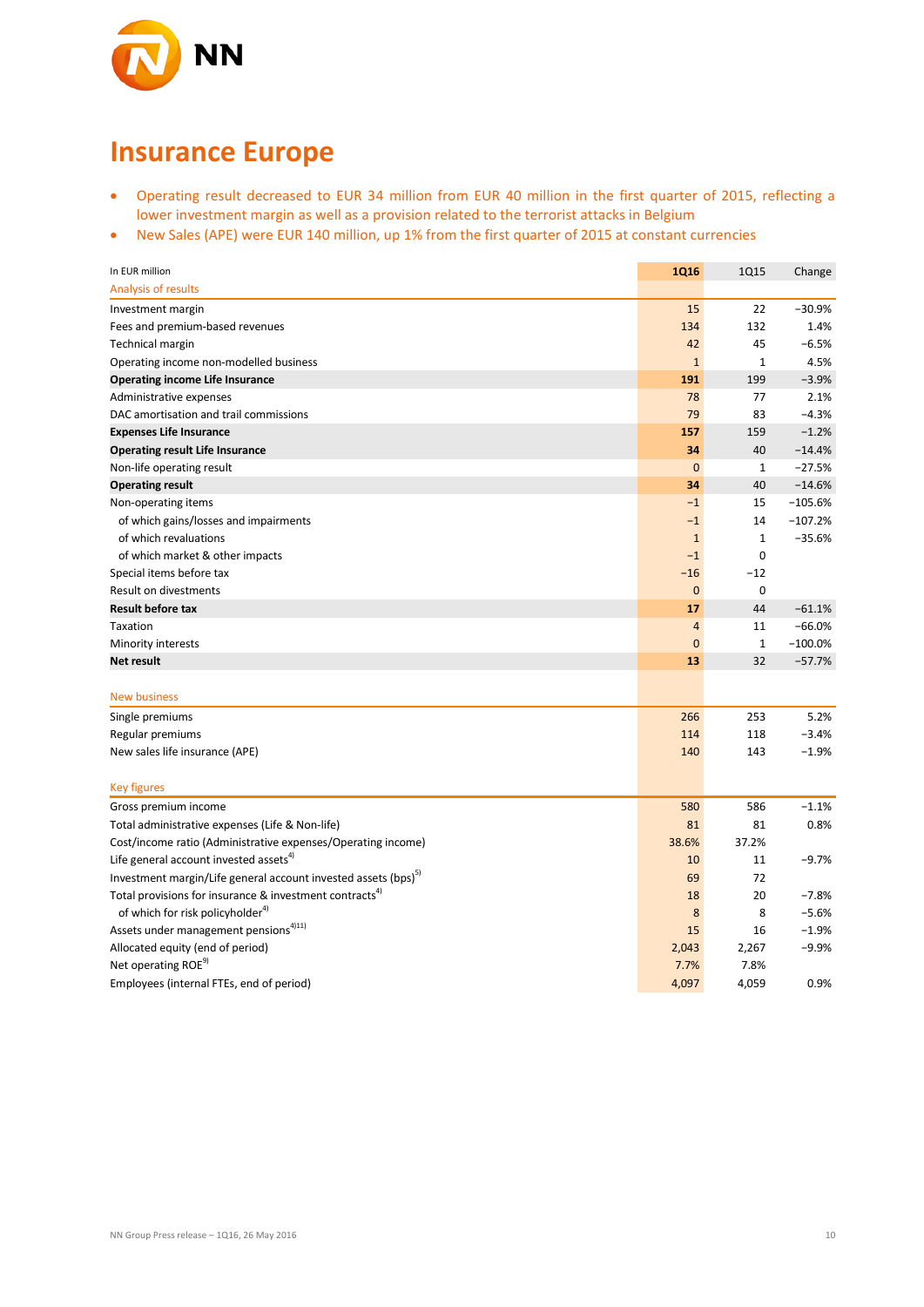

The operating result of Insurance Europe decreased to EUR 34 million from EUR 40 million in the first quarter of 2015, mainly due to a lower investment margin as well as a EUR 4 million provision related to the terrorist attacks in Belgium.

The investment margin was EUR 15 million, down from EUR 22 million in the first quarter of 2015, due to lower reinvestment rates and lower invested volumes.

Fees and premium-based revenues increased to EUR 134 million from EUR 132 million in the first quarter of 2015, reflecting an update to provisions related to the pensions business in Romania offset by lower fees on assets under management due to market value declines.

The technical margin decreased to EUR 42 million from EUR 45 million in the first quarter of 2015, due to a provision related to the terrorist attacks in Belgium in March 2016.

Administrative expenses increased to EUR 78 million from EUR 77 million in the first quarter of 2015 reflecting the tax on assets of insurance companies that became effective in Poland as of February 2016. The impact of this tax is estimated to be around EUR 5 million on a full-year basis.

DAC amortisation and trail commissions decreased to EUR 79 million from EUR 83 million in the first quarter of 2015, due to a lower crisis tax in Belgium as well as lower sales in Belgium and in the Czech Republic.

The result before tax decreased to EUR 17 million from EUR 44 million in the first quarter of 2015 which included EUR 14 million gains on the sale of bonds, fixed income funds and equities. The decrease also reflects the lower operating result and higher special items due to EUR 13 million disentanglement-related IT expenses in Belgium partly offset by lower rebranding expenses across the region.

New sales (APE) were EUR 140 million, down from EUR 143 million in the first quarter of 2015, which included the sale of a large group contract in Spain. Excluding this large contract, and excluding currency effects, sales increased 9.6% driven by higher bancassurance sales in Greece.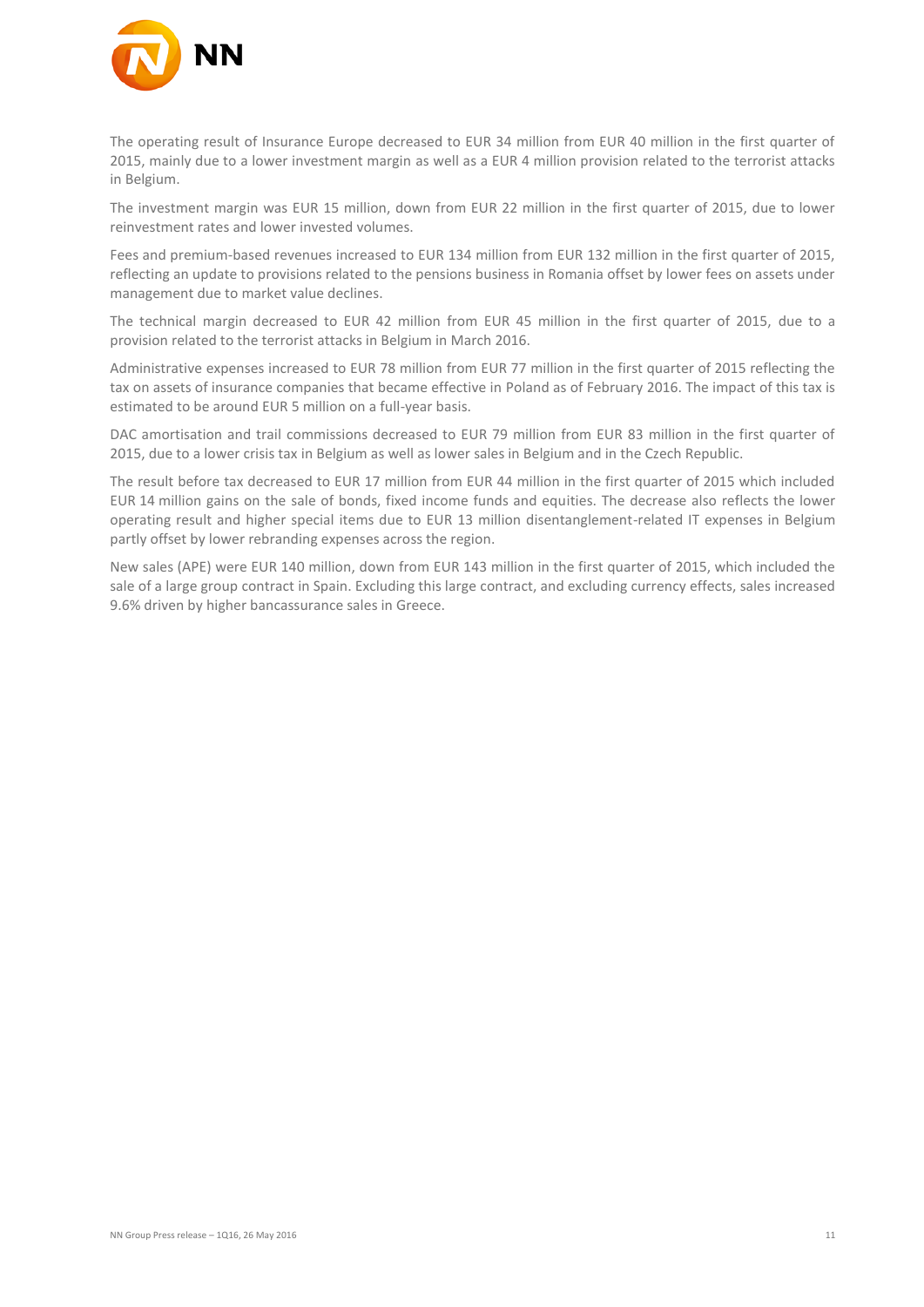

# **Japan Life**

- Operating result was EUR 67 million, down 11.1% from the first quarter of 2015, excluding currency effects, reflecting higher DAC amortisation and trail commissions and a lower investment margin, partly offset by higher fees and premium-based revenues
- New sales (APE) were EUR 175 million, down 5.6% from the first quarter of 2015, at constant currencies

| In EUR million                                                      | <b>1Q16</b>     | <b>1Q15</b>  | Change    |
|---------------------------------------------------------------------|-----------------|--------------|-----------|
| Analysis of results                                                 |                 |              |           |
| Investment margin                                                   | $-5$            | $-2$         |           |
| Fees and premium-based revenues                                     | 176             | 160          | 10.4%     |
| Technical margin                                                    | $-1$            | $\mathbf{1}$ | $-175.9%$ |
| Operating income non-modelled business                              | $\mathbf{0}$    | $\mathbf 0$  | $-92.1%$  |
| <b>Operating income</b>                                             | 170             | 159          | 6.7%      |
| Administrative expenses                                             | 24              | 24           | $-2.3%$   |
| DAC amortisation and trail commissions                              | 79              | 63           | 25.0%     |
| <b>Expenses</b>                                                     | 103             | 88           | 17.4%     |
| <b>Operating result</b>                                             | 67              | 72           | $-6.4%$   |
| Non-operating items                                                 | $-1$            | 3            | $-139.7%$ |
| of which gains/losses and impairments                               | $\mathbf{0}$    | 3            | $-96.9%$  |
| of which revaluations                                               | $-1$            | $\mathbf 0$  |           |
| of which market & other impacts                                     | $\mathbf 0$     | $\mathbf 0$  |           |
| Special items before tax                                            | $-1$            | $-2$         |           |
| Result on divestments                                               | $\mathbf 0$     | $\mathbf 0$  |           |
| <b>Result before tax</b>                                            | 65              | 73           | $-11.4%$  |
| Taxation                                                            | $\overline{7}$  | 13           | $-42.0%$  |
| Minority interests                                                  | $\mathbf{0}$    | $\mathbf 0$  |           |
| Net result                                                          | 57              | 60           | $-4.9%$   |
| <b>New business</b>                                                 |                 |              |           |
| Single premiums                                                     | $6\phantom{1}6$ | 8            | $-34.0%$  |
| Regular premiums                                                    | 174             | 175          | $-0.5%$   |
| New sales life insurance (APE)                                      | 175             | 176          | $-0.7%$   |
|                                                                     |                 |              |           |
| <b>Key figures</b>                                                  |                 |              |           |
| Gross premium income                                                | 951             | 854          | 11.3%     |
| Total administrative expenses                                       | 24              | 24           | $-2.3%$   |
| Cost/income ratio (Administrative expenses/Operating income)        | 14.0%           | 15.1%        |           |
| Life general account invested assets <sup>4)</sup>                  | 12              | 11           | 12.1%     |
| Total provisions for insurance & investment contracts <sup>4)</sup> | 11              | 10           | 13.5%     |
| of which for risk policyholder <sup>4)</sup>                        | $\mathbf{0}$    | $\mathbf 0$  | $-5.6%$   |
| Allocated equity (end of period)                                    | 2,313           | 1,808        | 28.0%     |
| Net operating ROE <sup>9)</sup>                                     | 13.2%           | 15.6%        |           |
| Employees (internal FTEs, end of period)                            | 622             | 604          | 3.0%      |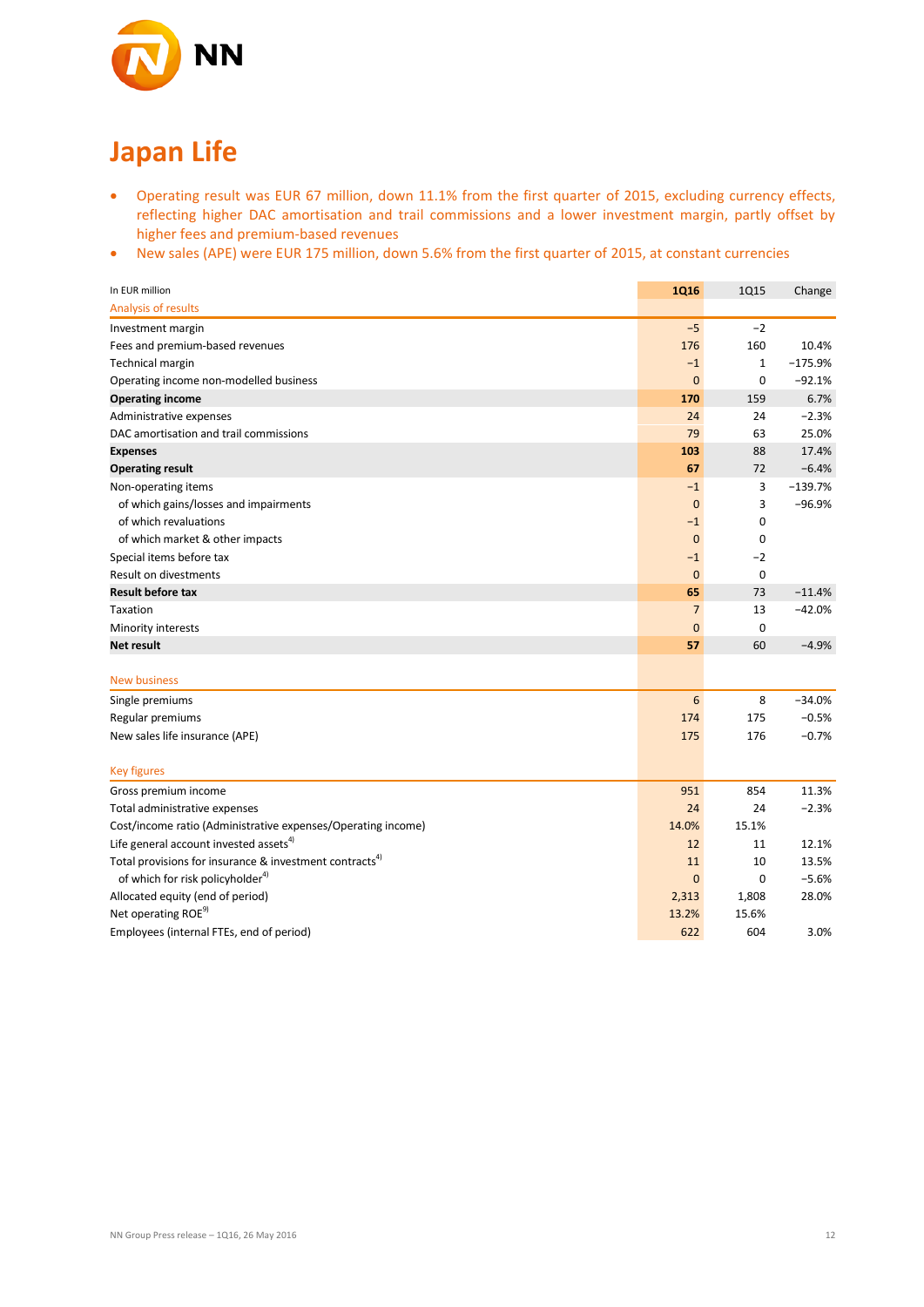

The operating result of Japan Life was EUR 67 million, down from EUR 72 million in first quarter of 2015, reflecting higher DAC amortisation and trail commissions and a lower investment margin, partly offset by higher fees and premium-based revenues.

The investment margin declined to EUR -5 million compared with EUR -2 million in the first quarter of 2015 due to lower interest rates on reinvested assets.

Fees and premium-based revenues were EUR 176 million, up 4.9% from the first quarter of 2015, excluding currency effects, driven by higher in-force volumes.

Administrative expenses were EUR 24 million, down 7.4% compared with the first quarter of 2015, on a constant currency basis, due to an IT provision release.

DAC amortisation and trail commissions were EUR 79 million, up 18.9% compared with the first quarter of 2015, excluding currency effects, due to higher premium income and higher surrenders.

The result before tax decreased to EUR 65 million, compared with EUR 73 million in the first quarter of 2015 which included EUR 3 million capital gains on the sale of fixed income investments and reflecting the lower operating result.

Taxation in the first quarter of 2016 reflects a release of deferred tax liabilities caused by a reduction in the statutory tax rate in Japan.

New sales (APE) were EUR 175 million, down 5.6% from the first quarter of 2015, at constant currencies. Sales of COLI level term products declined partly compensated by higher COLI protection sales and growth of COLI sales through the bancassurance channel.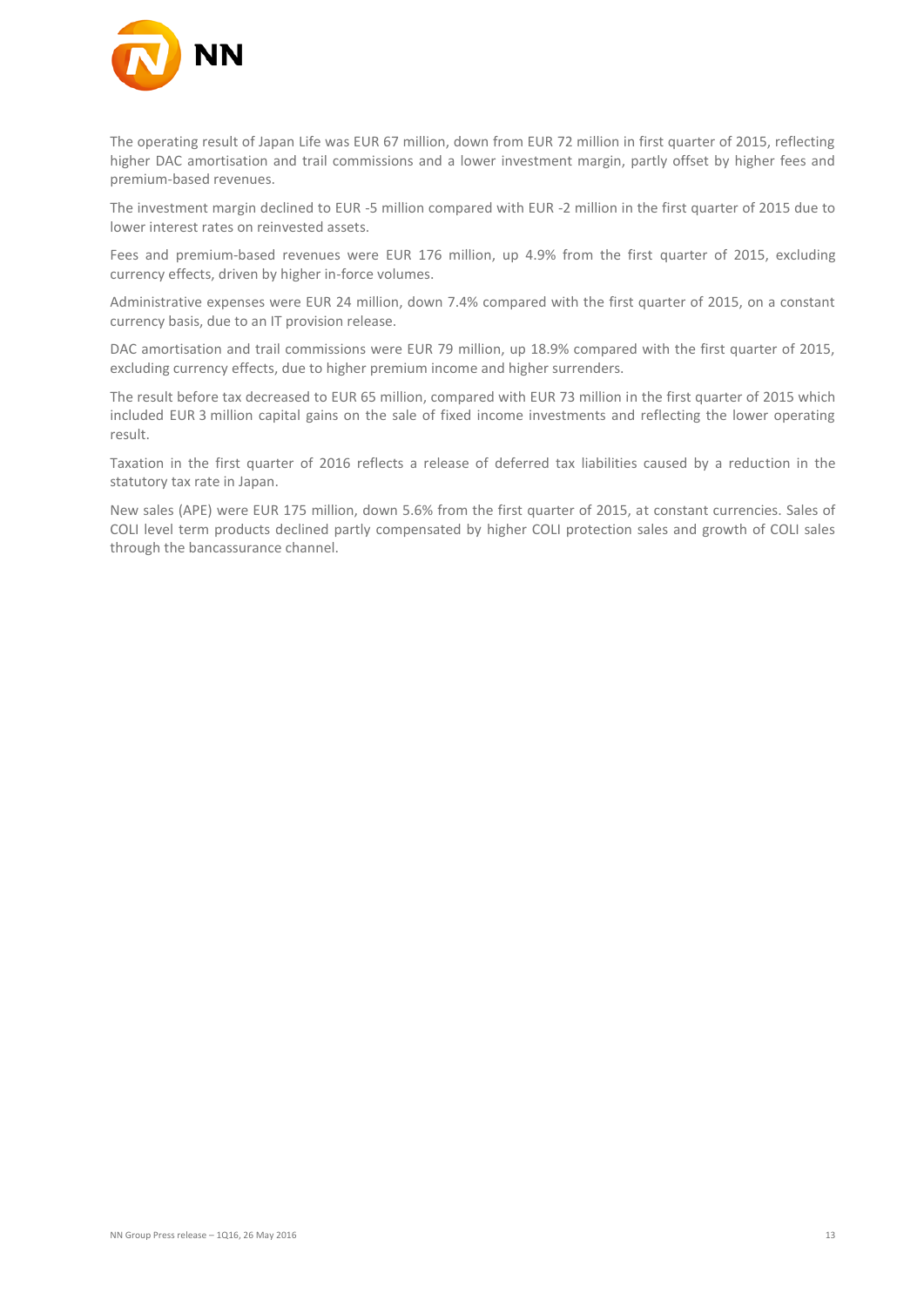

## **Asset Management**

- Total Assets under Management (AuM) increased to EUR 190 billion from EUR 187 billion at the end of the fourth quarter of 2015
- Operating result decreased to EUR 29 million, as a decrease in fees was only partly offset by lower expenses

| In EUR million                                               | <b>1Q16</b>  | <b>1Q15</b> | Change    |
|--------------------------------------------------------------|--------------|-------------|-----------|
| Analysis of results                                          |              |             |           |
| Investment income                                            | $\mathbf{0}$ | $\mathbf 0$ | $-164.3%$ |
| Fees                                                         | 111          | 125         | $-11.3%$  |
| <b>Operating income</b>                                      | 110          | 125         | $-11.7%$  |
| <b>Administrative expenses</b>                               | 82           | 89          | $-8.2%$   |
| <b>Operating result</b>                                      | 29           | 36          | $-20.3%$  |
| Non-operating items                                          | $\mathbf{0}$ | 0           |           |
| of which gains/losses and impairments                        | $\mathbf 0$  | 0           |           |
| of which revaluations                                        | $\mathbf{0}$ | 0           |           |
| of which market & other impacts                              | $\mathbf{0}$ | 0           |           |
| Special items before tax                                     | $-1$         | $-5$        |           |
| Result on divestments                                        | $\mathbf{0}$ | $\mathbf 0$ |           |
| <b>Result before tax</b>                                     | 28           | 31          | $-11.6%$  |
| Taxation                                                     | 8            | 8           | $-6.1%$   |
| Minority interests                                           | $\mathbf{0}$ | $\mathbf 0$ |           |
| <b>Net result</b>                                            | 20           | 23          | $-13.5%$  |
| <b>Key figures</b>                                           |              |             |           |
| Total administrative expenses                                | 82           | 89          | $-8.2%$   |
| Cost/income ratio (Administrative expenses/Operating income) | 74.0%        | 71.2%       |           |
| Net inflow Assets under Management (in EUR billion)          | $-3$         | $\mathbf 0$ |           |
| Assets under Management <sup>4)8)</sup>                      | 190          | 212         | $-10.2%$  |
| Fees/average Assets under Management (bps)                   | 23           | 25          |           |
| Allocated equity (end of period)                             | 413          | 419         | $-1.4%$   |
| Net operating ROE <sup>9)</sup>                              | 21.4%        | 27.3%       |           |
| Employees (internal FTEs, end of period)                     | 1,167        | 1,173       | $-0.5%$   |

| In EUR billion                                 | <b>1Q16</b>  | 4Q15 | Change  |
|------------------------------------------------|--------------|------|---------|
| AuM roll-forward                               |              |      |         |
| <b>Beginning of period</b>                     | 187          | 190  | $-1.5%$ |
| Net inflow                                     | $-3$         | $-4$ |         |
| Acquisition / Divestments                      | $\mathbf{0}$ | 0    |         |
| Market performance (incl. FX impact) and Other | 6            |      |         |
| <b>End of period</b>                           | 190          | 187  | 1.7%    |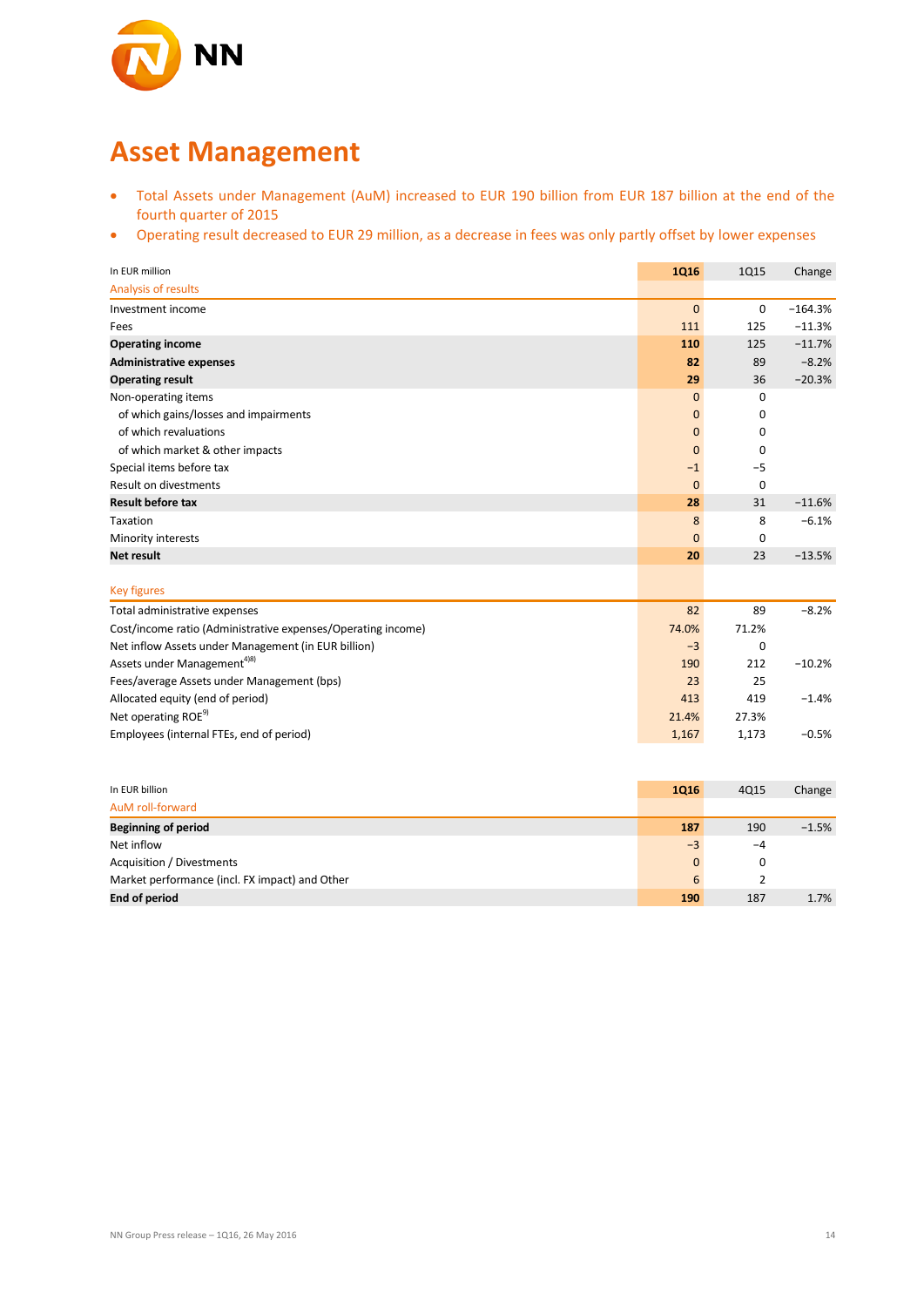

Total Assets under Management (AuM) at Asset Management were EUR 190 billion at the end of the first quarter of 2016, up from EUR 187 billion at the end of the fourth quarter of 2015. The increase reflects a positive market impact of EUR 6 billion partly offset by net outflows of EUR 3 billion. Net outflows in the Other Affiliated Business (EUR 3.1 billion) and in Third-Party assets (EUR 1.2 billion) were only partly compensated by net inflows in Proprietary assets (EUR 1.5 billion).

The first quarter operating result decreased to EUR 29 million from EUR 36 million caused by a decrease in fees partly offset by lower expenses.

Fees were EUR 111 million, down 11.3% compared with the first quarter of 2015, reflecting the lower average AuM as well as a shift to lower margin AuM.

Administrative expenses were EUR 82 million, down from EUR 89 million in the first quarter of 2015. The decrease mainly reflects lower volume driven fixed service fee expenses (with an offsetting impact in fees) as well as lower staff expenses while the first quarter of 2015 included higher IT and market data expenses due to currency impacts.

The result before tax declined to EUR 28 million from EUR 31 million in the first quarter of 2015 as the lower operating result was partly compensated by lower special items reflecting expenses for rebranding the business from ING Investment Management to NN Investment Partners.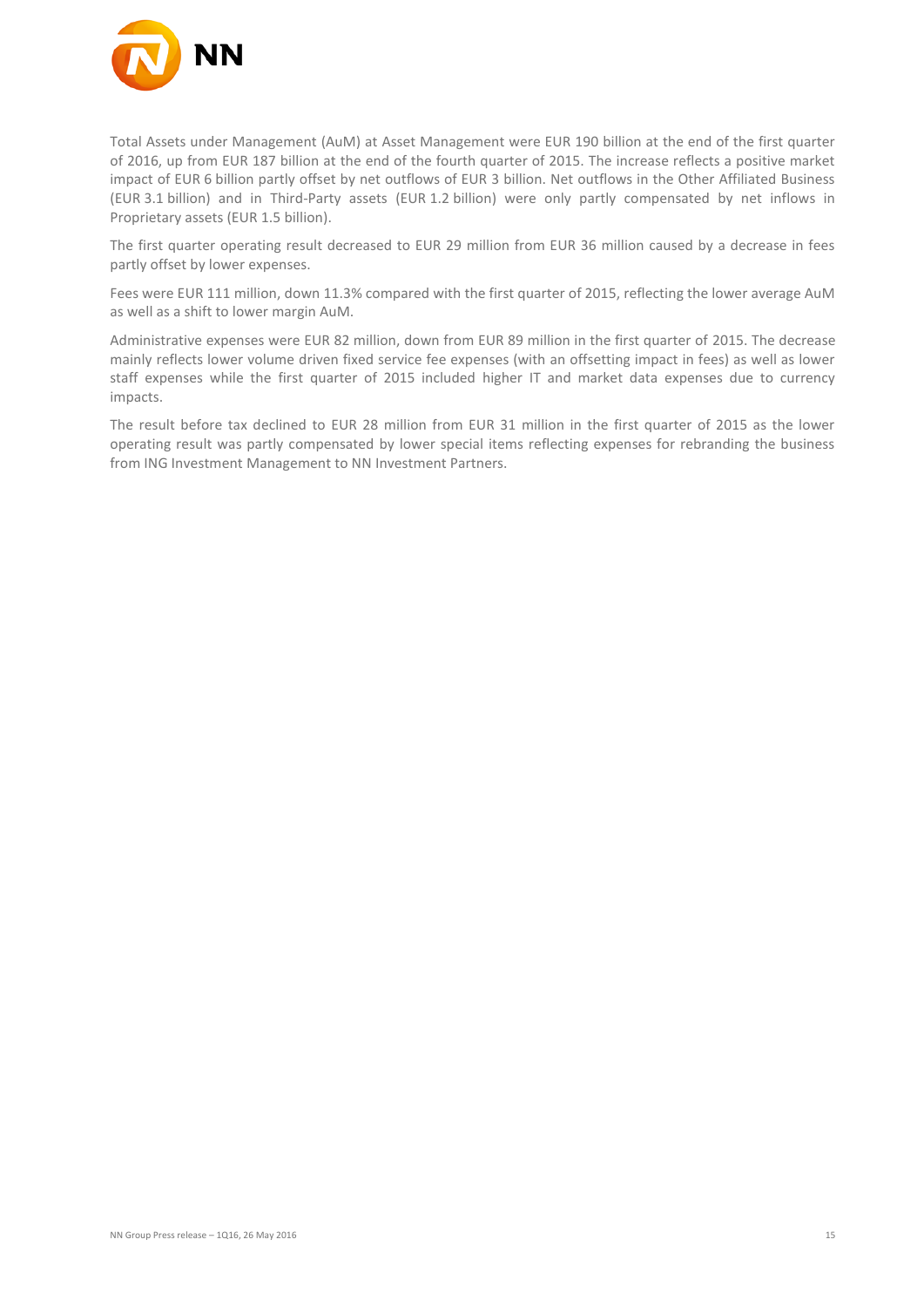

# **Other**

- Operating result improved to EUR -11 million from EUR -20 million in the first quarter of 2015, mainly driven by a higher operating result at NN Bank
- NN Bank operating result increased to EUR 13 million from EUR 4 million in the first quarter of 2015, reflecting a higher interest margin, partly offset by higher expenses

| In EUR million                                                       | <b>1Q16</b>    | <b>1Q15</b>  | Change    |
|----------------------------------------------------------------------|----------------|--------------|-----------|
| Analysis of results                                                  |                |              |           |
| Interest on hybrids and debt                                         | $-26$          | $-25$        |           |
| Investment income & fees                                             | 14             | 15           | $-6.9%$   |
| Holding expenses                                                     | $-14$          | $-17$        |           |
| Amortisation of intangible assets                                    | $-2$           | $-2$         |           |
| <b>Holding result</b>                                                | $-28$          | $-29$        |           |
| Operating result reinsurance business                                | 3              | 4            | $-31.4%$  |
| Operating result NN Bank                                             | 13             | 4            | 198.7%    |
| Other results                                                        | $\mathbf{1}$   | $\mathbf{1}$ | $-57.4%$  |
| <b>Operating result</b>                                              | $-11$          | $-20$        |           |
| Non-operating items                                                  | $-3$           | 11           | $-126.6%$ |
| of which gains/losses and impairments                                | $\mathbf{1}$   | 10           | $-88.8%$  |
| of which revaluations                                                | $-4$           | $\mathbf{1}$ | $-499.2%$ |
| of which market & other impacts                                      | $\mathbf 0$    | 0            |           |
| Special items before tax                                             | $\mathbf 0$    | 0            |           |
| <b>Result on divestments</b>                                         | $\mathbf{0}$   | 0            |           |
| <b>Result before tax</b>                                             | $-14$          | $-9$         |           |
| Taxation                                                             | $\mathbf{1}$   | $-2$         |           |
| Minority interests                                                   | $\mathbf 0$    | 0            |           |
| <b>Net result</b>                                                    | $-15$          | $-7$         |           |
| <b>Key figures</b>                                                   |                |              |           |
| Total administrative expenses                                        | 58             | 60           | $-2.2%$   |
| of which reinsurance business                                        | $\overline{4}$ | 3            | 40.5%     |
| of which NN Bank                                                     | 41             | 37           | 8.8%      |
| of which corporate/holding                                           | 14             | 20           | $-27.9%$  |
| NN Bank common equity Tier 1 ratio phased in <sup>12)</sup>          | 13.3%          | 13.8%        |           |
| NN Bank BIS ratio phased in <sup>12)</sup>                           | 15.1%          | 16.2%        |           |
| Total assets NN Bank <sup>4)</sup>                                   | 12             | 10           | 27.2%     |
| Net operating ROE NN Bank <sup>13)</sup>                             | 8.7%           | 3.6%         |           |
| Total provisions for insurance and investment contracts <sup>4</sup> | $\mathbf{1}$   | $\mathbf{1}$ | $-10.1%$  |
| Employees (internal FTEs, end of period)                             | 1,772          | 1,833        | $-3.4%$   |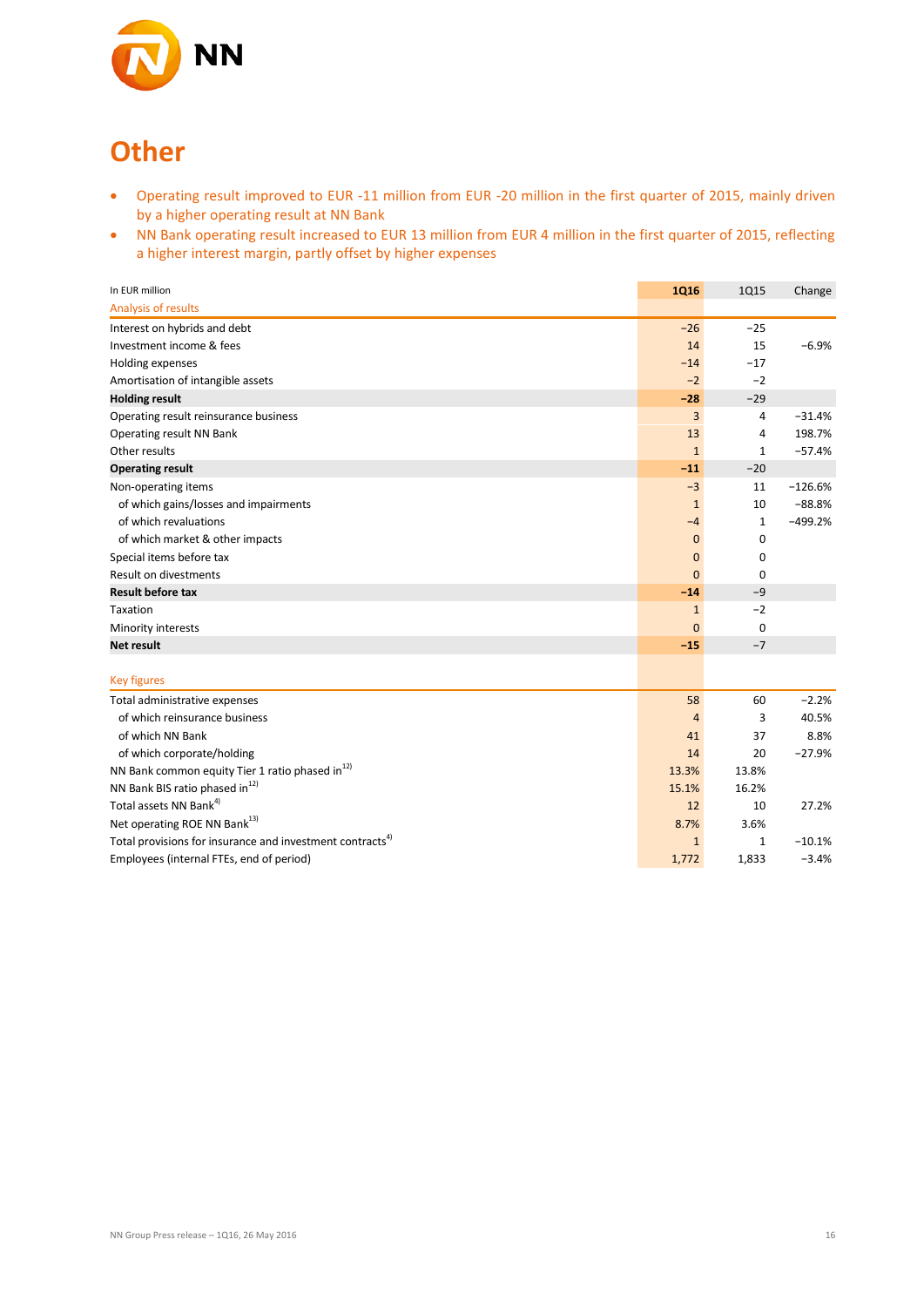

The operating result of the segment 'Other' improved to EUR -11 million from EUR -20 million in the first quarter of 2015, reflecting a higher operating result at NN Bank.

The holding result improved to EUR -28 million from EUR -29 million in the first quarter of 2015, mainly driven by lower holding expenses which decreased to EUR 14 million from EUR 17 million in the first quarter of last year.

The operating result of the reinsurance business remained relatively stable at EUR 3 million.

The operating result of NN Bank increased to EUR 13 million from EUR 4 million in the first quarter of 2015, reflecting a higher interest margin and a lower addition to loan loss provisions, partly offset by higher administrative expenses to support the bank's continued growth.

The result before tax of the segment Other was EUR -14 million versus EUR -9 million in the first quarter of 2015, which included EUR 11 million non-operating items. The current quarter includes revaluations of EUR -4 million.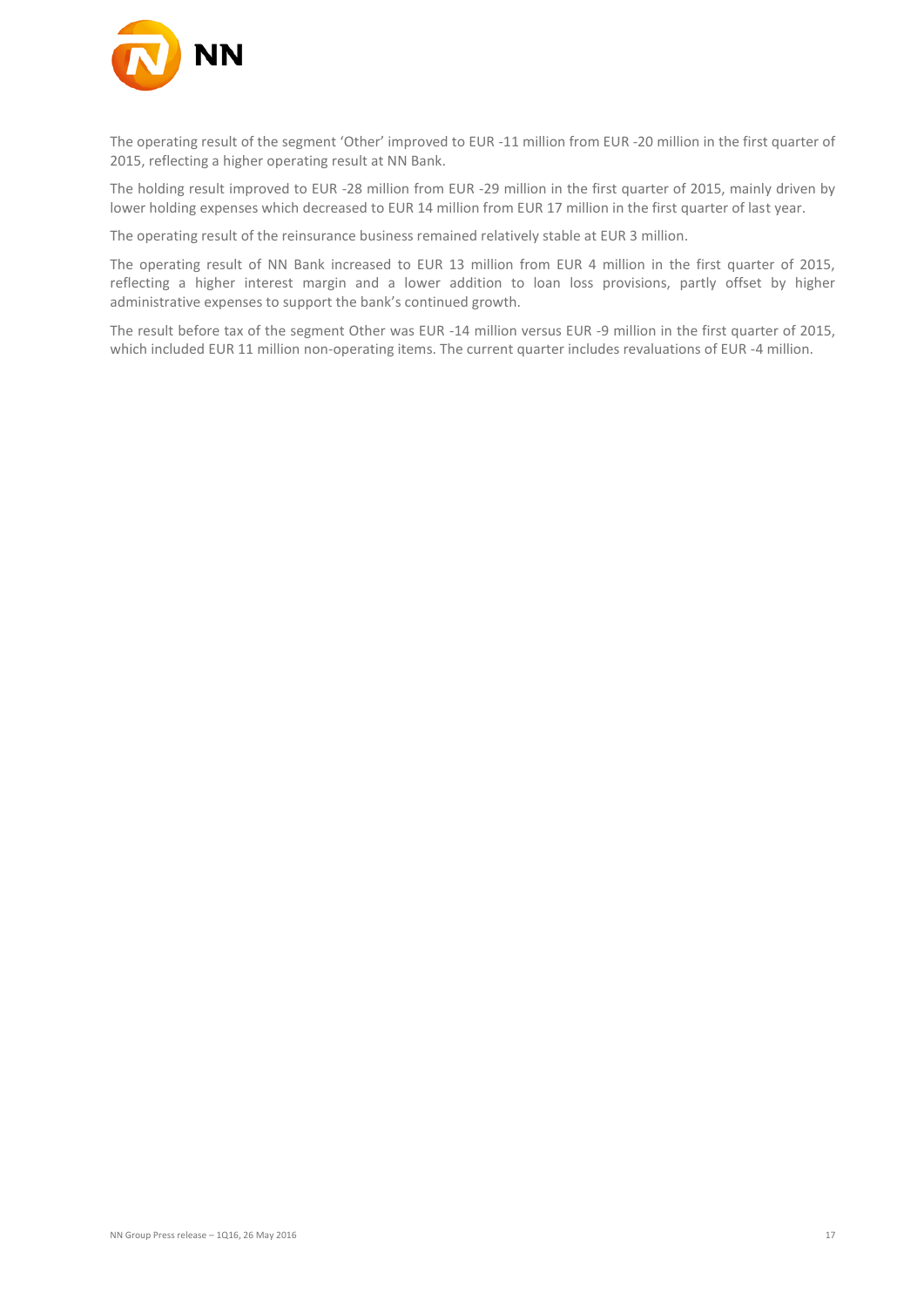

# **Japan Closed Block VA**

- Result before tax was EUR -69 million compared with EUR 16 million in the first quarter of 2015, reflecting a negative hedge-related result on higher market volatility and a technical provision increase following a refinement in lapse assumptions
- Portfolio run-off resulted in a 7.6% decrease in the number of policies compared with the fourth quarter of 2015

| In EUR million                           | <b>1Q16</b>    | 1Q15        | Change    |
|------------------------------------------|----------------|-------------|-----------|
| Analysis of results                      |                |             |           |
| Investment margin                        | $-1$           | $\mathbf 0$ |           |
| Fees and premium-based revenues          | 14             | 27          | $-46.9%$  |
| Technical margin                         | $\mathbf{0}$   | 0           |           |
| Operating income non-modelled business   | $\mathbf{0}$   | 0           | $-202.4%$ |
| <b>Operating income</b>                  | 14             | 27          | $-49.1%$  |
| Administrative expenses                  | 4              | 5           | $-15.6%$  |
| DAC amortisation and trail commissions   | $\overline{2}$ | 3           | $-35.7%$  |
| <b>Expenses</b>                          | 6              | 8           | $-23.2%$  |
| <b>Operating result</b>                  | 8              | 19          | $-59.2%$  |
| Non-operating items                      | $-77$          | $-3$        |           |
| of which gains/losses and impairments    | $\mathbf 0$    | 0           |           |
| of which revaluations                    | $\mathbf 0$    | 0           |           |
| of which market & other impacts          | $-77$          | $-3$        |           |
| Special items before tax                 | $\mathbf 0$    | $\mathbf 0$ |           |
| Result on divestments                    | $\mathbf{0}$   | $\mathbf 0$ | $-122.0%$ |
| <b>Result before tax</b>                 | $-69$          | 16          |           |
| Taxation                                 | $-16$          | $-2$        |           |
| Minority interests                       | $\mathbf{0}$   | 0           |           |
| Net result                               | $-53$          | 18          | $-391.3%$ |
|                                          |                |             |           |
| Key figures <sup>14)</sup>               |                |             |           |
| Allocated equity                         | 819            | 1,065       | $-23.1%$  |
| Account value                            | 9,125          | 13,646      | $-33.1%$  |
| Net Amount at Risk                       | 498            | 98          | 408.0%    |
| <b>IFRS Reserves</b>                     | 824            | 517         | 59.4%     |
| Number of policies                       | 186,789        | 266,572     | $-29.9%$  |
| Employees (internal FTEs, end of period) | 67             | 95          | $-29.5%$  |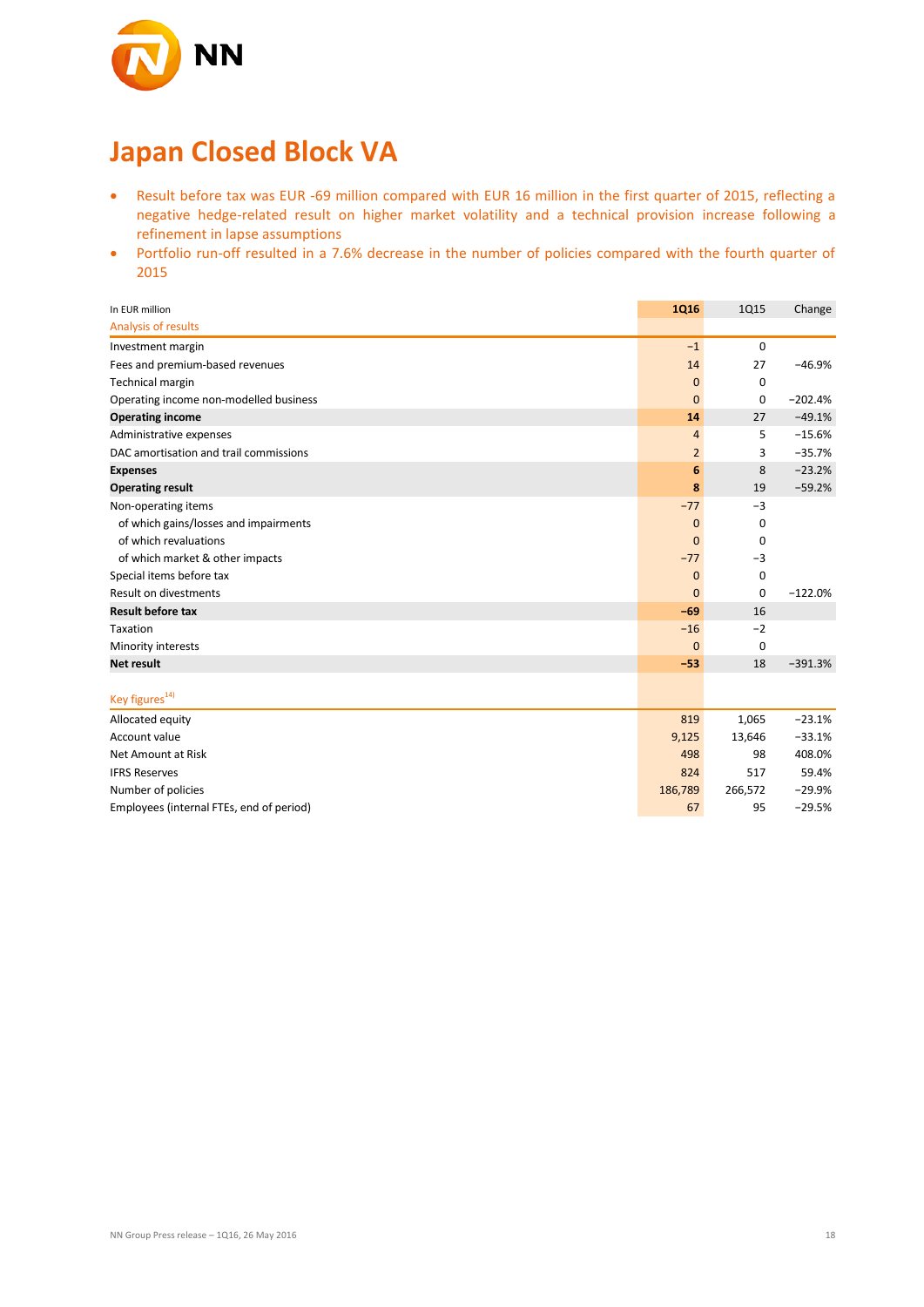

The result before tax of Japan Closed Block VA decreased to EUR -69 million from EUR 16 million in the first quarter of 2015, mainly due to a negative hedge-related result caused by higher market volatility. The current quarter also reflects a EUR 16 million technical provision increase following a refinement in lapse assumptions. The operating result decreased to EUR 8 million from EUR 19 million in the first quarter of 2015, as fees and premium-based revenues declined due to the run-off of the portfolio.

Fees and premium-based revenues were EUR 14 million, down 49.7% from the first quarter of 2015 excluding currency effects, mainly due to a lower account value reflecting a decreasing number of policies and negative market developments.

Administrative expenses were EUR 4 million compared with EUR 5 million in the first quarter of 2015.

Market and other impacts were EUR -77 million compared with EUR -3 million in the first quarter of 2015 reflecting a hedge-related loss of EUR 66 million due to the impact of higher global market volatility. The current quarter also includes a technical provision increase of EUR 16 million reflecting the impact of refining lapse assumptions on atthe-money and out-of-the-money policies to reflect policyholder behaviour changes in response to higher market volatility.

The Net Amount at Risk in the Japan Closed Block VA increased to EUR 498 million from EUR 98 million in the first quarter of 2015 and from EUR 203 million in the fourth quarter of 2015, primarily as a result of equity markets depreciation.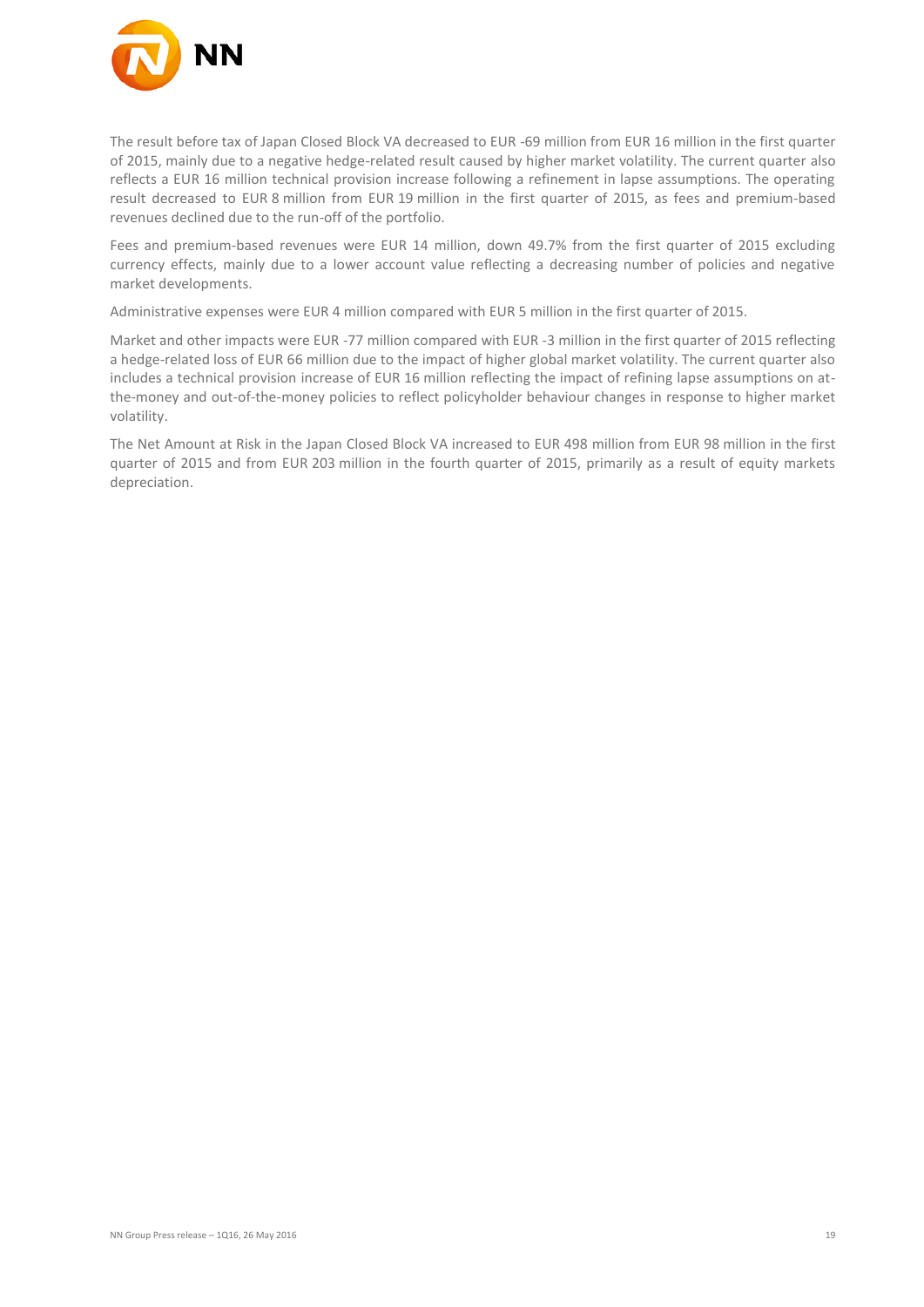

## **Consolidated Balance Sheet**

- Total assets of NN Group increased by EUR 7.9 billion compared with the fourth quarter of 2015 to EUR 170.1 billion
- Shareholders' equity increased by EUR 2.6 billion to EUR 23.1 billion mainly reflecting a higher debt securities revaluation reserve and cash flow hedge reserve driven by lower interest rates, partly offset by the deferred interest crediting to life policyholders

| in EUR million                                        | 31 Mar 16    | 31 Dec 15 | 31 Mar 15 |                                                            | 31 Mar 16    | 31 Dec 15 | 31 Mar 15 |
|-------------------------------------------------------|--------------|-----------|-----------|------------------------------------------------------------|--------------|-----------|-----------|
|                                                       |              |           |           |                                                            |              |           |           |
| <b>Assets</b>                                         |              |           |           | <b>Equity and liabilities</b>                              |              |           |           |
| Cash and cash equivalents                             | 10,446       | 7,436     | 9,666     | Shareholders' equity (parent)                              | 23,099       | 20,469    | 24,122    |
| Financial assets at fair value through profit or loss |              |           |           | Minority interests                                         | 9            | 9         | 87        |
| - trading assets                                      | $\mathbf{0}$ | 0         | 630       | Undated subordinated notes                                 | 986          | 986       | 986       |
| - investments for risk of policyholders               | 31,954       | 35,154    | 41,629    | <b>Total equity</b>                                        | 24,094       | 21,464    | 25,195    |
| - non-trading derivatives                             | 6,079        | 4,656     | 7,267     | Subordinated loans                                         | 2,290        | 2,290     | 2,294     |
| - designated as at fair value through profit or loss  | 595          | 443       | 529       | Senior debt                                                | $\mathbf{0}$ | $\Omega$  | $\Omega$  |
| Available-for-sale investments                        |              |           |           | Debt securities issued                                     | 597          | 597       | 597       |
| - debt securities                                     | 72,933       | 67,553    | 74,269    | Other borrowed funds                                       | 7,238        | 6,785     | 5,955     |
| - equity securities                                   | 6,502        | 6,840     | 6,748     | Insurance and investment contracts                         |              |           |           |
| Loans                                                 | 32,057       | 31,013    | 28,899    | - life insurance provisions                                | 81,154       | 75,827    | 79,743    |
| Reinsurance contracts                                 | 267          | 236       | 267       | - non-life insurance provisions                            | 3,879        | 3,509     | 3,866     |
| Associates and joint ventures                         | 2,442        | 2,197     | 1,627     | - provision for risk of policyholders                      | 32,026       | 35,212    | 41,692    |
| Real estate investments                               | 1,592        | 1,564     | 1,217     | - other                                                    | 1,382        | 1,436     | 1,540     |
| Property and equipment                                | 82           | 86        | 157       | Customer deposits and other funds on deposit               | 8,639        | 8,034     | 7,653     |
| Intangible assets                                     | 342          | 351       | 354       | Financial liabilities at fair value through profit or loss |              |           |           |
| Deferred acquisition costs                            | 1,584        | 1,531     | 1,543     | - non-trading derivatives                                  | 2,276        | 1,701     | 2,112     |
| Other assets                                          | 3,183        | 3,092     | 3,862     | Other liabilities                                          | 6,483        | 5,297     | 8,018     |
|                                                       |              |           |           | <b>Total liabilities</b>                                   | 145,964      | 140,688   | 153,469   |
| <b>Total assets</b>                                   | 170,058      | 162,152   | 178,664   | <b>Total equity and liabilities</b>                        | 170,058      | 162,152   | 178,664   |

## **Assets**

#### **Cash and cash equivalents**

Cash and cash equivalents increased by EUR 3.0 billion compared with the fourth quarter of 2015. The increase reflects higher cash inflows in Netherlands Life and a EUR 1.0 billion increase in cash collateral related to nontrading derivatives.

#### **Investments for risk of policyholders**

Investments for risk of policyholders decreased by EUR 3.2 billion to EUR 32.0 billion reflecting asset transfers for a total amount of EUR 2.6 billion from the separate account to the general account at Netherlands Life, and the lower account value due to the portfolio run-off at Japan Closed Block VA. These changes are mirrored in the Provision for risk of policyholders on the liability side of the balance sheet.

#### **Non-trading derivatives**

Non-trading derivatives increased by EUR 1.4 billion to EUR 6.1 billion, reflecting positive revaluations on interest rate swaps as interest rates declined in the first quarter of 2016.

#### **Debt securities**

Debt securities increased by EUR 5.4 billion to EUR 72.9 billion driven by EUR 4.0 billion higher market values as long-term interest rates decreased in the quarter and EUR 1.2 billion net investments in the Netherlands Life portfolio.

#### **Loans**

Loans increased by EUR 1.0 billion to EUR 32.1 billion reflecting an increase in the Dutch mortgages portfolio.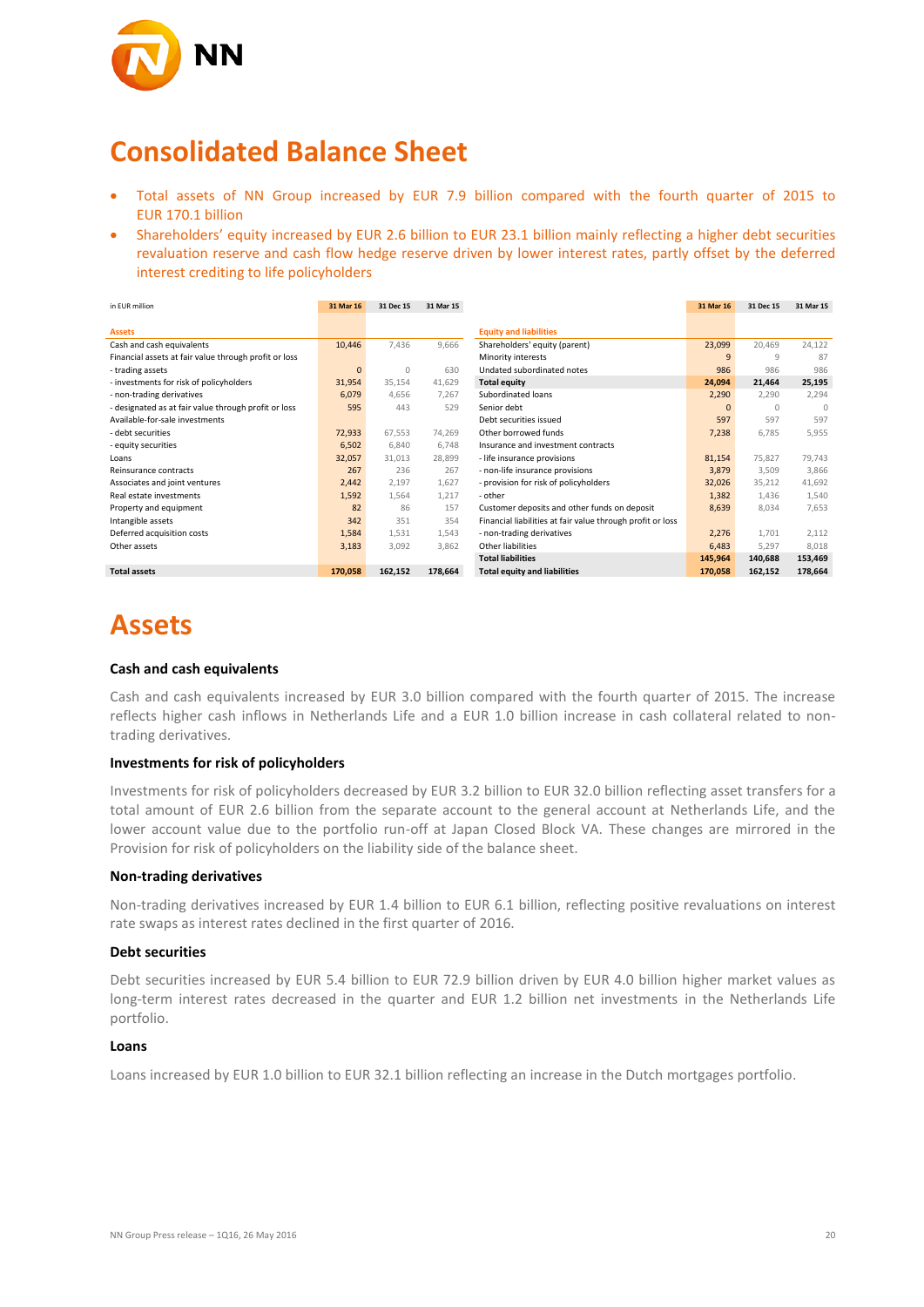

# **Liabilities**

#### **Life insurance provision**

Life Insurance provisions increased by EUR 5.4 billion to EUR 81.2 billion mainly due to the transfer of insurance liabilities from the separate account to the general account at Netherlands Life and higher deferred profit sharing to policyholders following the increase of the debt securities revaluation reserve and cash flow hedge reserve.

#### **Provision for risk of policyholders**

The provision for risk of policyholders decreased EUR 3.2 billion reflecting the aforementioned transfers from the separate account to the general account at Netherlands Life and the portfolio run-off at Japan Closed Block VA.

# **Equity**

Shareholders' equity increased by EUR 2.6 billion to EUR 23.1 billion at the end of the first quarter of 2016, reflecting a EUR 2.9 billion increase in the available-for-sale unrealised revaluation reserves. A EUR 1.0 billion increase in the cash flow hedge reserve and the first-quarter net result of EUR 0.3 billion also contributed to the increased Shareholders' equity. This was partly offset by EUR 1.3 billion deferred interest crediting to life policyholders and the EUR 250 million share buy-back in January 2016.

Changes in Shareholders' equity for the quarter, the previous full year and the comparative quarter were as follows:

| in EUR million                                                       | <b>1Q16</b>    | <b>FY15</b> | 1Q15     |
|----------------------------------------------------------------------|----------------|-------------|----------|
|                                                                      |                |             |          |
| Shareholders' equity beginning of period                             | 20,469         | 20,355      | 20,355   |
| Net result for the period                                            | 270            | 1,565       | 485      |
| Unrealised revaluations available-for-sale investments and other     | 2,931          | $-720$      | 4,011    |
| Realised gains/losses transferred to the profit and loss account     | $-23$          | $-345$      | $-171$   |
| Change in cash flow hedge reserve                                    | 962            | $-435$      | 924      |
| Deferred interest crediting to life policyholders                    | $-1,250$       | 644         | $-1,503$ |
| Share of other comprehensive income of associates and joint ventures | $\mathbf{1}$   | 9           | 7        |
| Exchange rate differences                                            | $\overline{7}$ | 188         | 268      |
| Remeasurement of the net defined benefit asset/liability             | $-21$          | 28          | $-22$    |
| Capital contributions and change in share capital                    | $\mathbf{0}$   | 57          | $\Omega$ |
| Dividend                                                             | $\mathbf{0}$   | $-251$      | $\Omega$ |
| Purchase/sale treasury shares                                        | $-241$         | $-597$      | $-200$   |
| Employee stock option & share plans                                  | $-6$           | 5           | 2        |
| Coupon on undated subordinated notes                                 | $\Omega$       | $-34$       | $-34$    |
| <b>Total changes</b>                                                 | 2,630          | 114         | 3,767    |
| Shareholders' equity end of period                                   | 23,099         | 20,469      | 24,122   |

The composition of Total equity at the end of the quarter, at the end of the previous year and at the end of the comparative quarter was as follows:

in EUR million **31 Mar 16** 31 Dec 15 31 Mar 15

| Share capital                                                | 40     | 40     | 42     |
|--------------------------------------------------------------|--------|--------|--------|
| Share premium                                                | 12,153 | 12,153 | 12,098 |
| Revaluation reserve available-for-sale investments and other | 5,933  | 4,292  | 7,036  |
| Cash flow hedge reserve                                      | 4,991  | 4,029  | 5,388  |
| Currency translation reserve                                 | 4      | $-24$  | 33     |
| Net defined benefit asset/liability remeasurement reserve    | $-111$ | $-90$  | $-140$ |
| Retained earnings and other reserves                         | 89     | 69     | $-335$ |
| Shareholders' equity (parent)                                | 23,099 | 20,469 | 24,122 |
| Minority interests                                           | 9      | 9      | 87     |
| Undated subordinated notes                                   | 986    | 986    | 986    |
| <b>Total equity</b>                                          | 24,094 | 21,464 | 25,195 |
|                                                              |        |        |        |
| Shareholders' equity per share in EUR                        | 71     | 62     | 71     |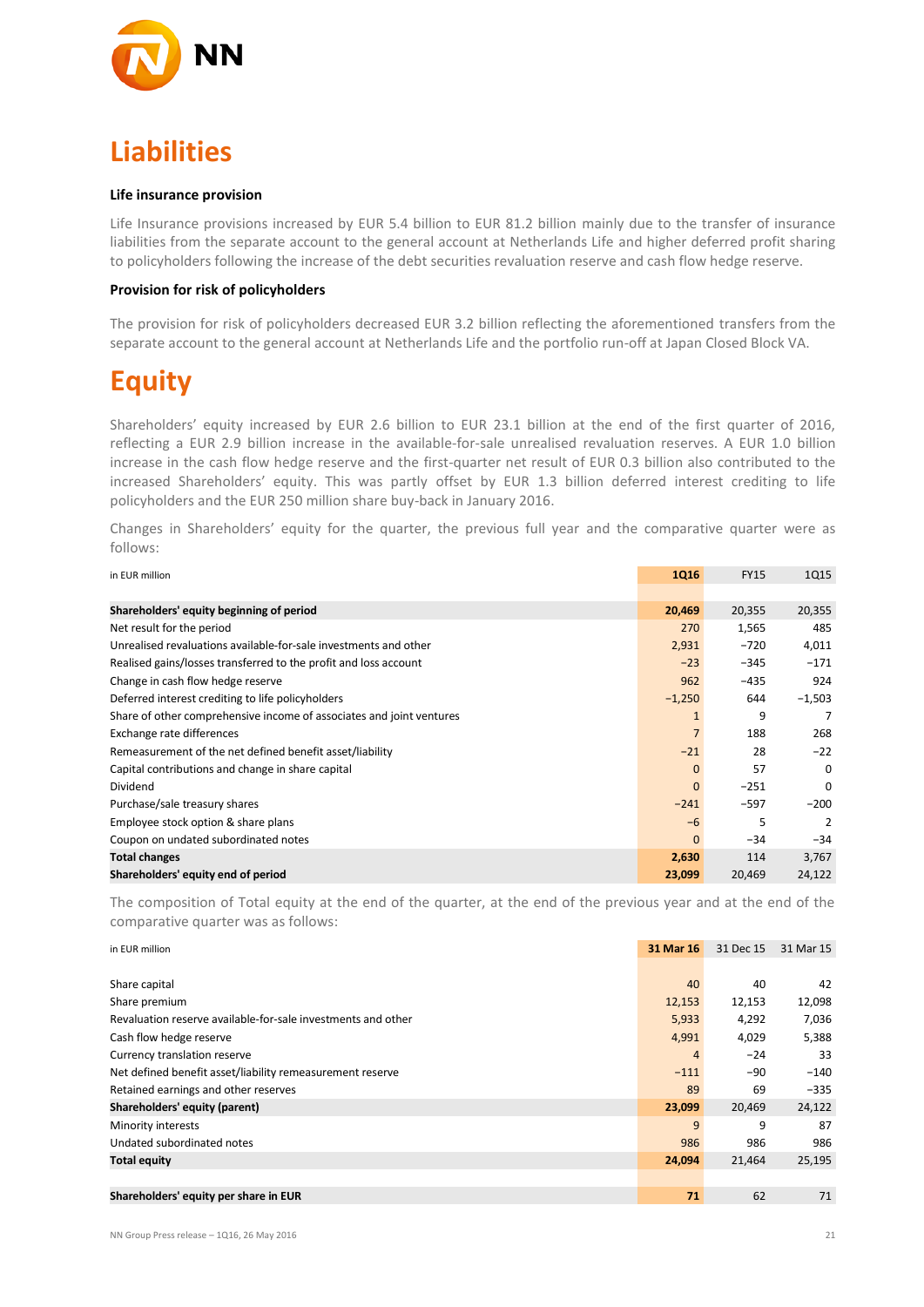

## **Capital Management**

- Solvency II ratio of NN Group at 241% versus 239% at the end of the fourth quarter of 2015 as an increase due to NN Group's designation as a Financial Conglomerate was partly offset by the share buyback in January 2016
- Free cash flow to the holding for the first quarter of 2016 was EUR 403 million, mainly driven by dividends from the Dutch insurance units
- Cash capital position at the holding company increased to EUR 2.1 billion after deducting the EUR 250 million share buyback
- Share buyback programme up to EUR 500 million over 12 months commencing 1 June 2016

# **Solvency II**

| in EUR million                              | 31 Mar 16    | 31 Dec 15 |
|---------------------------------------------|--------------|-----------|
|                                             |              |           |
| <b>Basic Own Funds</b>                      | 14,877       | 14,809    |
| Non-available Own Funds                     | 1,396        | 1,271     |
| Non-eligible Own Funds                      | $\mathbf{0}$ | 197       |
| Eligible Own Funds (a)                      | 13,480       | 13,341    |
| of which Tier 1 unrestricted                | 8,827        | 8,484     |
| of which Tier 1 Restricted                  | 1,912        | 1,844     |
| of which Tier 2                             | 1,062        | 1,061     |
| of which Tier 3                             | 757          | 735       |
| of which non-solvency II regulated entities | 922          | 1,217     |
| <b>Solvency Capital Requirements (b)</b>    | 5,602        | 5,587     |
| of which non-solvency II regulated entities | 417          | 684       |
| NN Group Solvency II ratio $(a/b)^{1}$      | 241%         | 239%      |
| NN Life Solvency II ratio <sup>1)</sup>     | 212%         | 216%      |

On 19 April 2016, the Dutch regulator DNB designated NN Group as a financial conglomerate (FICO) effective from 1 January 2016. As of that date NN Group N.V. qualifies as a mixed financial holding company and is subject to supplemental group supervision by DNB in accordance with the requirements of the EU's Financial Conglomerate Directive. As a result, DNB required NN Group to deduct its participation in credit institutions from the NN Group Solvency II ratio. Accordingly, NN Group now excludes NN Bank from both Own Funds and the Solvency Capital Requirement (SCR). The NN Group Solvency II ratio of 239% at the end of the fourth quarter of 2015 would have been 245% on a pro-forma basis.

The NN Group Solvency II ratio decreased to 241% at the end of the first quarter of 2016 from the pro-forma Solvency II ratio of 245% at the end of the fourth quarter of 2015 reflecting the EUR 250 million share buyback executed in January 2016.

The NN Life Solvency II ratio decreased to 212% at the end of the first quarter of 2016 from 216% at the end of the fourth quarter of 2015, mainly due to a decrease in interest rates leading to a higher SCR which was only partly offset by an increase in Own Funds. The dividend of EUR 150 million paid to NN Group in March 2016 is already reflected in the NN Life Solvency II ratio at the end of the fourth quarter of 2015.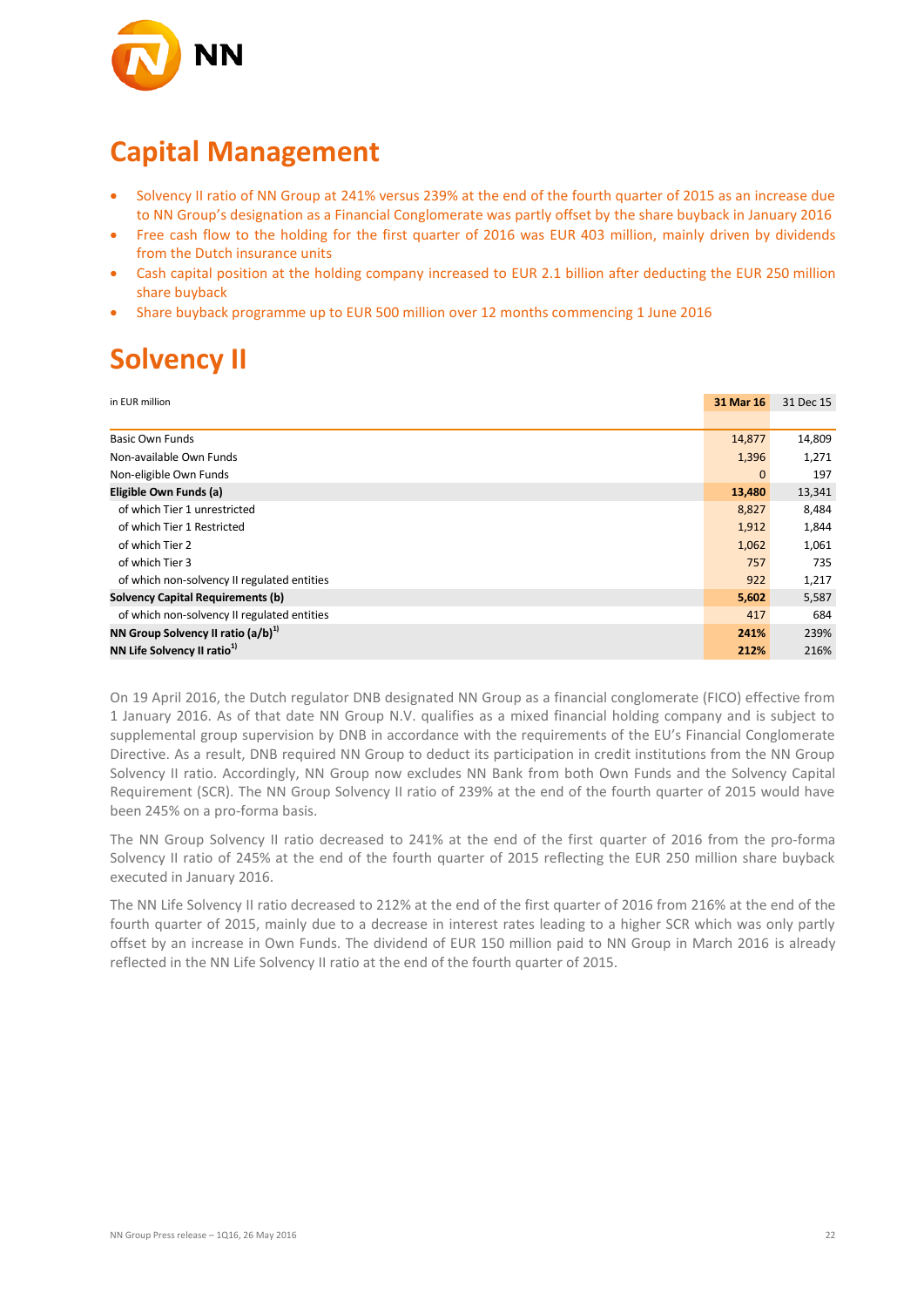

## **Cash capital position at the holding company**

| in EUR million                                      | <b>1Q16</b>  | <b>FY15</b> |
|-----------------------------------------------------|--------------|-------------|
|                                                     |              |             |
| <b>Beginning of period</b>                          | 1,953        | 1,413       |
| Cash divestment proceeds                            | $\mathbf{0}$ |             |
| Dividends from subsidiaries <sup>15)</sup>          | 390          | 1,548       |
| Capital injections into subsidiaries <sup>16)</sup> | $-6$         | $-143$      |
| Other $17$                                          | 19           | $-40$       |
| Free cash flow to the holding $^{18)}$              | 403          | 1,366       |
| Acquisitions                                        | $\mathbf{0}$ | $-31$       |
| Capital flow from / (to) shareholders               | $-250$       | $-792$      |
| Increase / (decrease) in debt and loans             | $\Omega$     | $-3$        |
| <b>End of period</b>                                | 2,107        | 1,953       |

Note: cash capital is defined as net current assets available at the holding company

The cash capital position at the holding company increased to EUR 2,107 million at the end of the first quarter of 2016 from EUR 1,953 million at the end of the fourth quarter of 2015. This increase reflects a total of EUR 390 million dividends received predominantly from the Dutch insurance businesses (NN Life, NN Non-life and NN Re Netherlands), partly offset by the EUR 250 million share buyback executed in January 2016.

Cash capital is held at the holding company to cover stress events and to fund holding costs. Over time we aim for the cash capital position at the holding company to be in a target range between EUR 0.5 billion and EUR 1.5 billion.

### **Financial leverage**

| in EUR million                                     | 31 Mar 16 | 31 Dec 15 | 31 Mar 15 |
|----------------------------------------------------|-----------|-----------|-----------|
|                                                    |           |           |           |
| Shareholders' equity                               | 23,099    | 20,469    | 24,122    |
| Adjustment for revaluation reserves <sup>19)</sup> | $-9,677$  | $-6,935$  | $-10,982$ |
| Goodwill                                           | $-259$    | $-260$    | $-266$    |
| Minority interests                                 | 9         | 9         | 88        |
| Capital base for financial leverage (a)            | 13,172    | 13,283    | 12,961    |
| Undated subordinated notes <sup>20)</sup>          | 986       | 986       | 986       |
| Subordinated debt                                  | 2,290     | 2,290     | 2,294     |
| Total subordinated debt                            | 3,276     | 3,276     | 3,280     |
| Debt securities issued (financial leverage)        | 398       | 398       | 398       |
| Financial leverage (b)                             | 3,674     | 3,674     | 3,678     |
| Debt securities issued (operational leverage)      | 199       | 199       | 199       |
| <b>Total debt</b>                                  | 3,873     | 3,873     | 3,877     |
| Financial leverage ratio $(b/(a+b))$               | 21.8%     | 21.7%     | 22.1%     |
| Fixed-cost coverage ratio <sup>20121</sup>         | 11.9x     | 13.1x     | 11.8x     |

The financial leverage ratio of NN Group was stable at 21.8% at the end of the first quarter of 2016. The capital base for financial leverage decreased by EUR 111 million mainly due to the EUR 250 million share buyback as well as negative equity revaluations, partly offset by the first-quarter net result of EUR 270 million.

The fixed-cost coverage ratio was 11.9x at the end of the first quarter of 2016 (on a last 12-months basis).

### **Share transactions**

On 5 January 2016, ING Group announced the sale of 33 million shares of NN Group at a price of EUR 31.00 per share which settled on 8 January 2016. As part of this transaction, NN Group repurchased approximately 8 million shares from ING Group for an aggregate amount of EUR 250 million. The transaction further reduced ING Group's stake in NN Group to 16.2% of outstanding shares (net of treasury shares). NN Group funded the share repurchase from the cash capital position at the holding company.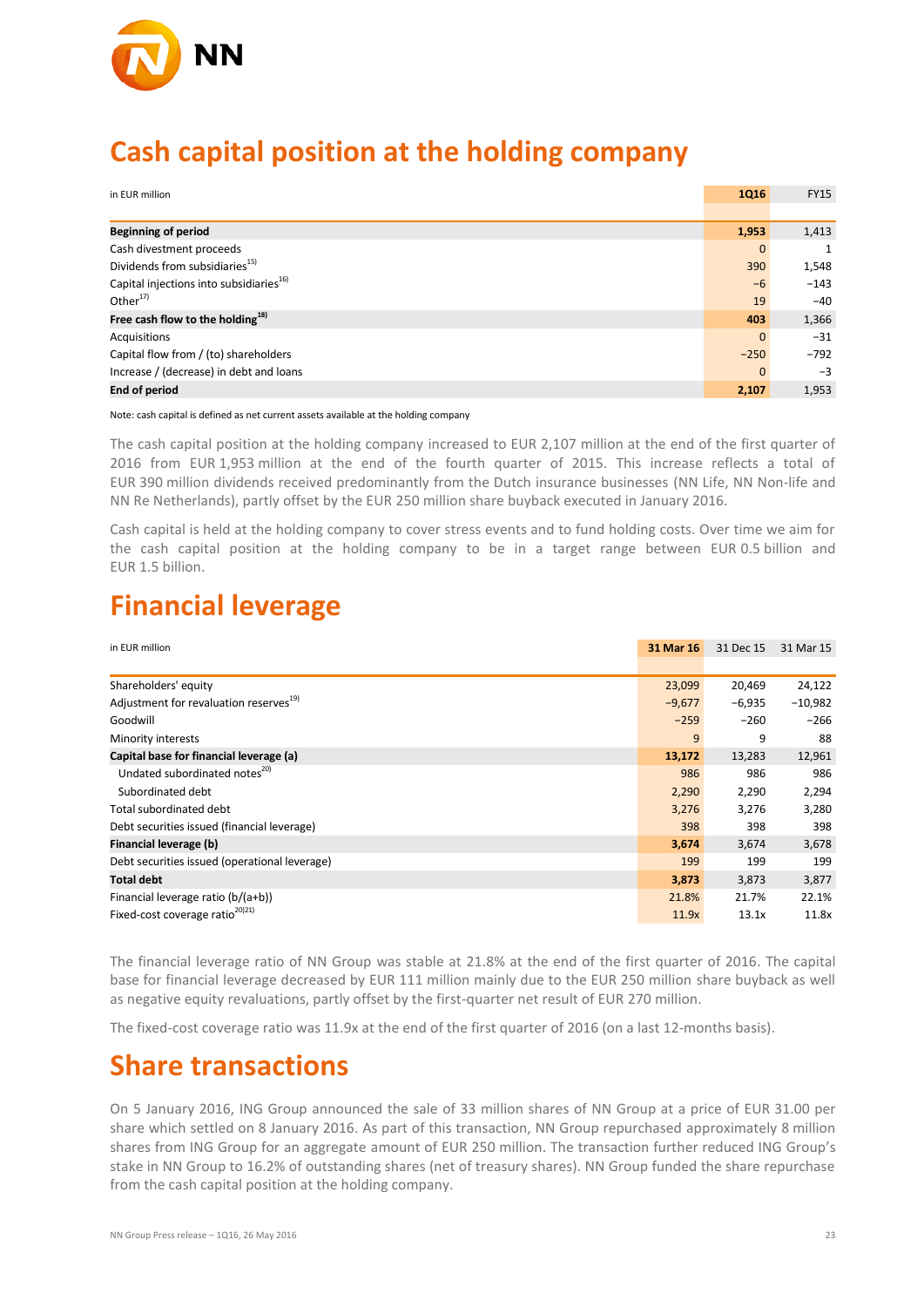

In February 2016, ING Group exchanged the third and final tranche of EUR 337.5 million mandatory exchangeable subordinated notes into 6.9 million ordinary shares in NN Group and cash. The exchange was part of the anchor investment in NN Group by three Asian institutional investors - RRJ Capital, Temasek and SeaTown - as announced on 30 April 2014. The transaction reduced ING's remaining stake in NN Group from 16.2% to 14.1% of outstanding shares (net of treasury shares).

On 14 April 2016, ING Group announced the sale of 45.7 million shares of NN Group at a price of EUR 30.15 per share which settled on 19 April 2016. The transaction completed ING's divestment of NN Group. ING Group will continue to hold warrants that are exercisable for approximately 35 million ordinary shares of NN Group as specified in the warrant agreement dated 10 June 2014.

NN Group announced today that it will execute an open market share buyback programme for an amount up to EUR 500 million over 12 months commencing 1 June 2016. NN Group intends to cancel all of the shares acquired under the programme. The share buyback will be deducted in full from Solvency II Own Funds in the second quarter of 2016 and is estimated to reduce NN Group's Solvency II ratio by 9%-points. In addition to the share buyback programme announced today, NN Group intends to repurchase shares to neutralise the dilutive effect of any stock dividends in line with its dividend policy.

The share buyback programme will be executed within the limitations of the existing authority granted by the AGM on 28 May 2015 and the authority proposed to be granted by the AGM on 2 June 2016. The shares will be repurchased at a price that does not exceed the last independent trade or the highest current independent bid on Euronext Amsterdam. The programme will be executed by financial intermediaries and will be performed in compliance with the safe harbour provisions for share buybacks.

NN Group will report on the progress of the share buyback programme on its corporate website on a weekly basis [\(www.nn-group.com/Investors.htm\)](http://www.nn-group.com/Investors.htm). The execution of the share buyback programme is subject to NN Group maintaining a robust capital position and overall financial flexibility. NN Group will continue to explore options for deploying excess capital for value creating corporate opportunities, in line with its dividend policy.

# **Share capital**

On 26 May 2016, the total number of NN Group shares outstanding (net of treasury shares) was 325,001,657. The Executive Board of NN Group has decided to cancel 7,808,135 treasury shares representing shares NN Group repurchased from ING Group in January 2016. This cancellation is subject to a two-month creditor opposition period which will end on 30 June 2016.

## **Credit ratings**

On 11 April 2016, Fitch Ratings assigned NN Group's core life insurance subsidiary NN Life, an Insurer Financial Strength (IFS) rating of 'A+'. Fitch also assigned NN Group a Long-term Issuer Default Rating (IDR) of 'A' and ratings on the Subordinated debt at 'BBB'. The outlooks on NN Group's Long-term IDRs and IFS ratings are Stable. The Baa2 rating by Moody's is on an unsolicited basis as from 18 May 2016.

| Credit ratings of NN Group N.V. at 26 May 2016 | <b>Rating</b> | Outlook |
|------------------------------------------------|---------------|---------|
|                                                |               |         |
| Standard & Poor's                              | $A -$         | Stable  |
| Fitch                                          |               | Stable  |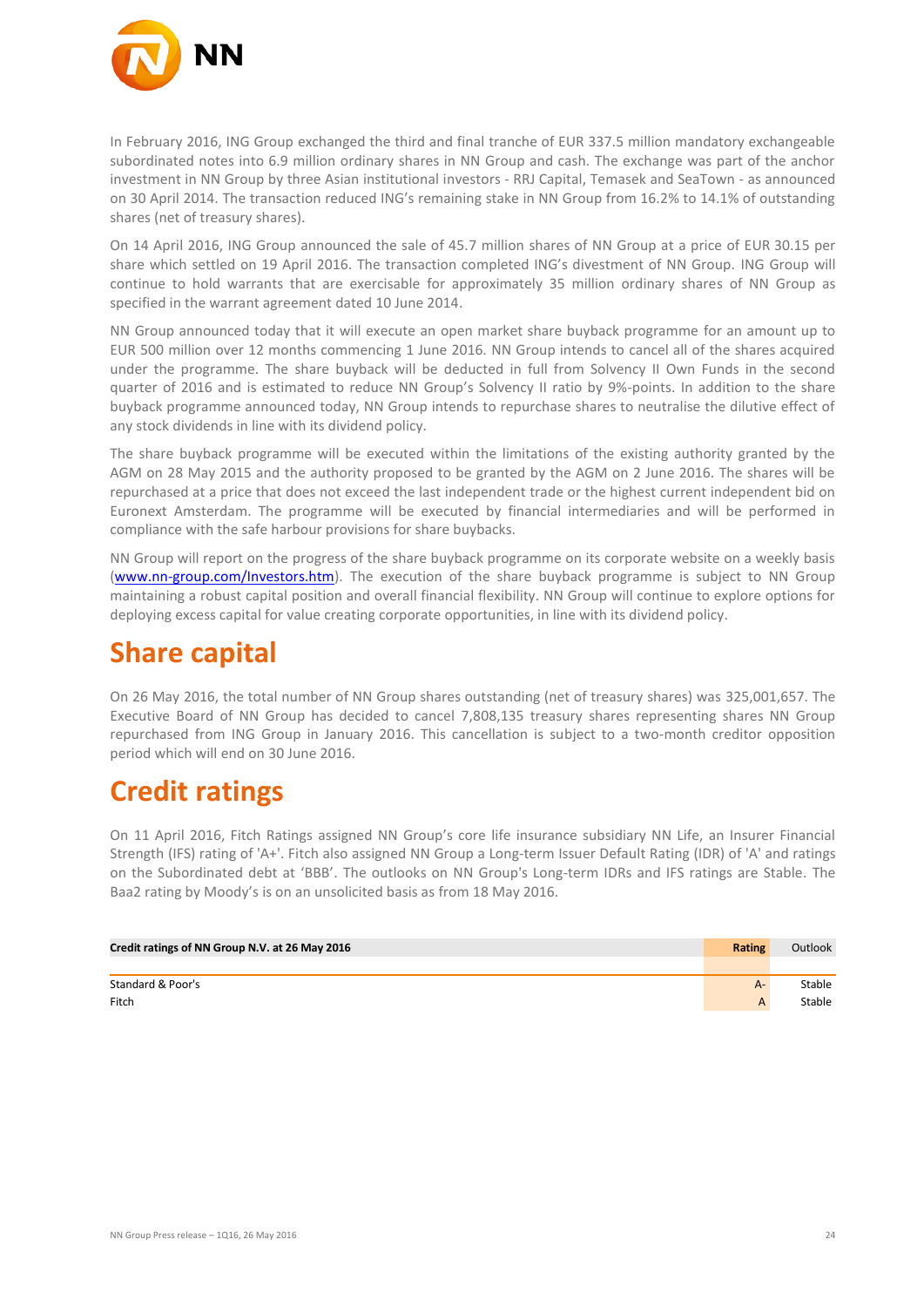

## **Footnotes reference page**

- 1) The solvency ratios are not final until filed with the regulators. The Solvency II ratio is based on the approved partial internal model. The 4Q15 NN Life SII ratio reflects the dividend of EUR 150 million paid to NN Group in March 2016
- 2) Basic earnings per ordinary share is calculated as the net result, adjusted for the accrued coupon on undated subordinated notes classified in equity, divided by the weighted average number of ordinary shares outstanding (net of treasury shares)
- 3) Excluding Mandema and Zicht broker businesses
- 4) End of period, in EUR billion
- 5) Four-quarter rolling average
- 6) Net operating result of the ongoing business, adjusted for the accrued coupon on undated subordinated notes classified in equity
- 7) Net operating ROE is calculated as the (annualised) net operating result of the ongoing business, adjusted for the accrued coupon on undated subordinated notes classified in equity, divided by the average allocated equity of the ongoing business adjusted for revaluation reserves and excluding undated subordinated notes classified in equity
- 8) AuM include the mortgage portfolio managed on behalf of NN Life and NN Non-life since 2Q14. The comparative figures have been restated accordingly
- 9) Net operating ROE is calculated as the (annualised) net operating result of the segment, divided by the average allocated equity of the segment adjusted for revaluation reserves
- 10) Including Mandema and Zicht broker businesses
- 11) The numbers shown under AuM are client balances which exclude IFRS shareholders' equity related to the respective pension businesses and include the assets under administration
- 12) The 'NN Bank common equity Tier 1 ratio phased in' and the 'NN Bank BIS ratio phased in' are not final until filed with the regulators
- 13) Net operating ROE is calculated as the (annualised) net operating result of NN Bank, divided by the average allocated equity adjusted for revaluation reserves
- 14) End of period
- 15) Includes interest on subordinated loans provided to subsidiaries by the holding company
- 16) Includes the change of subordinated loans provided to subsidiaries by the holding company
- 17) Includes interest on subordinated loans and debt, holding company expenses and other cash flows
- 18) Free cash flow to the holding company is defined as the change in cash capital position of the holding company over the period, excluding acquisitions and capital transactions with shareholders and debtholders
- 19) Includes revaluations on debt securities, on the cash flow hedge reserve and on the reserves crediting to life policyholders
- 20) The undated subordinated notes classified as equity are considered financial leverage in the calculation of the financial leverage ratio. The related interest is included on an accrual basis in the calculation of the fixed-cost coverage ratio
- 21) Measures the ability of earnings before interest and tax (EBIT) of ongoing business to cover funding costs on financial leverage; calculated on a last 12-months basis